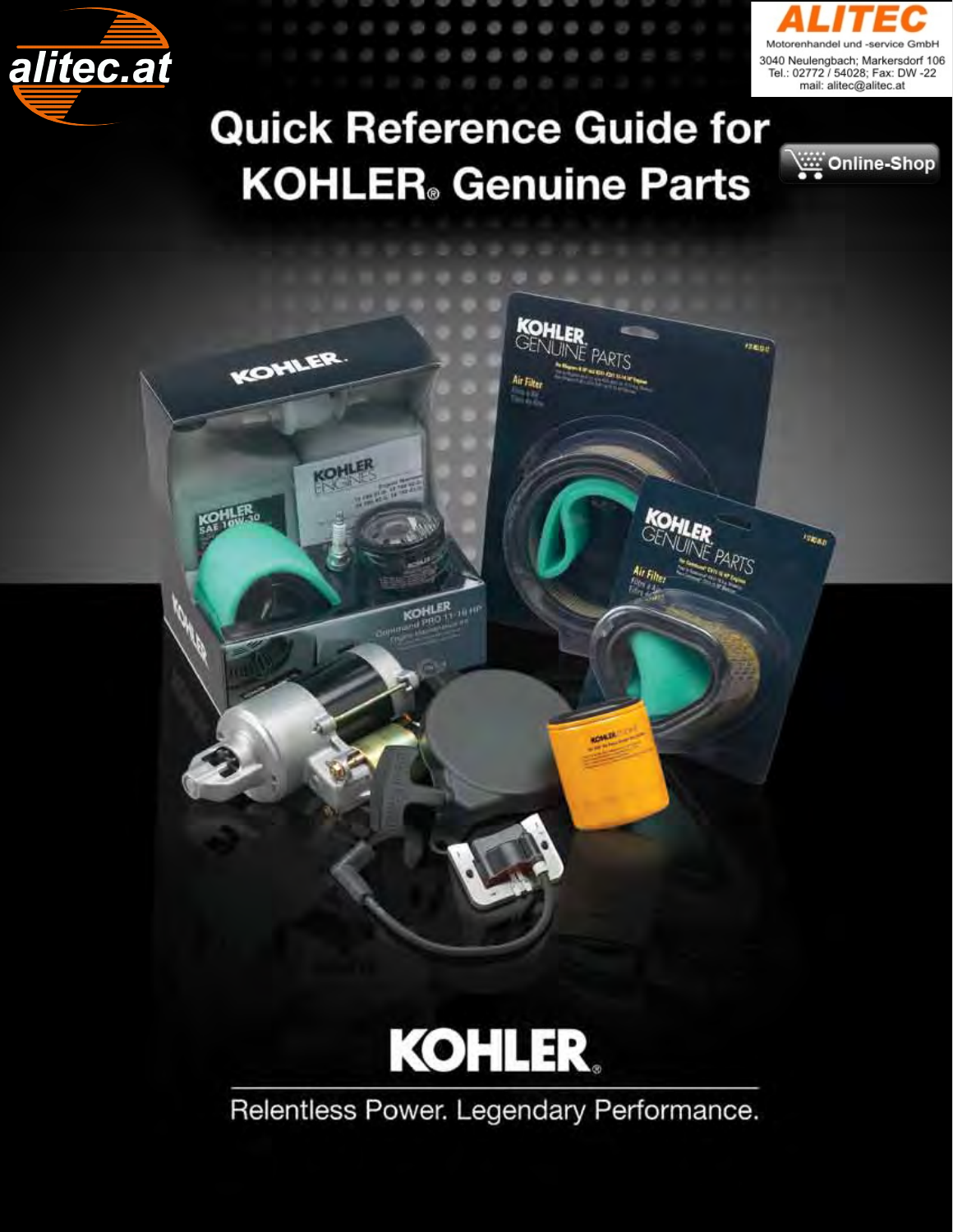### TABLE OF CONTENTS

#### **Section**

#### **Page Number**

This information is provided in reference only. To obtain precise part number(s), you will need the model, specification number and the KOHLER Parts Lookup System.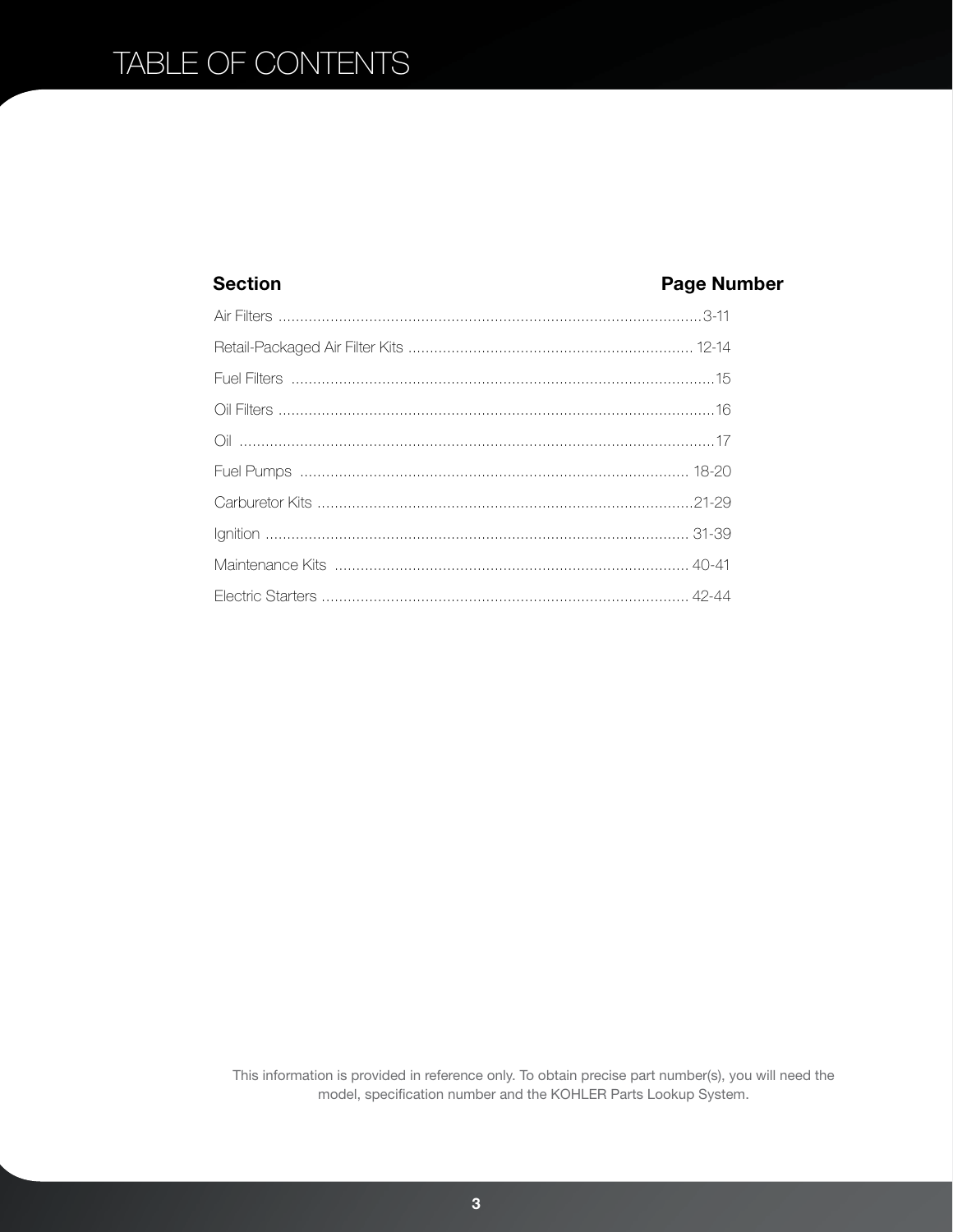

#### **K-Series** K91, K161



**Air Filter**  Part No. 230840-S Dimensions: 4.4" OD x 1.6" H



**Precleaner**  Part No. 234870-S

#### **K-Series** K181



**Air Filter**  Part No. 231847-S Dimensions 4.4" OD x 2.3" H



**Precleaner**  Part No. 234869-S

**K-Series** K241-K321 **Magnum** M8



**Air Filter**  Part No. 235116-S **Dimensions** 6.1" OD x 1.9" H

Also available in retail version 25 883 03-S1



**Precleaner**  Part No. 237421-S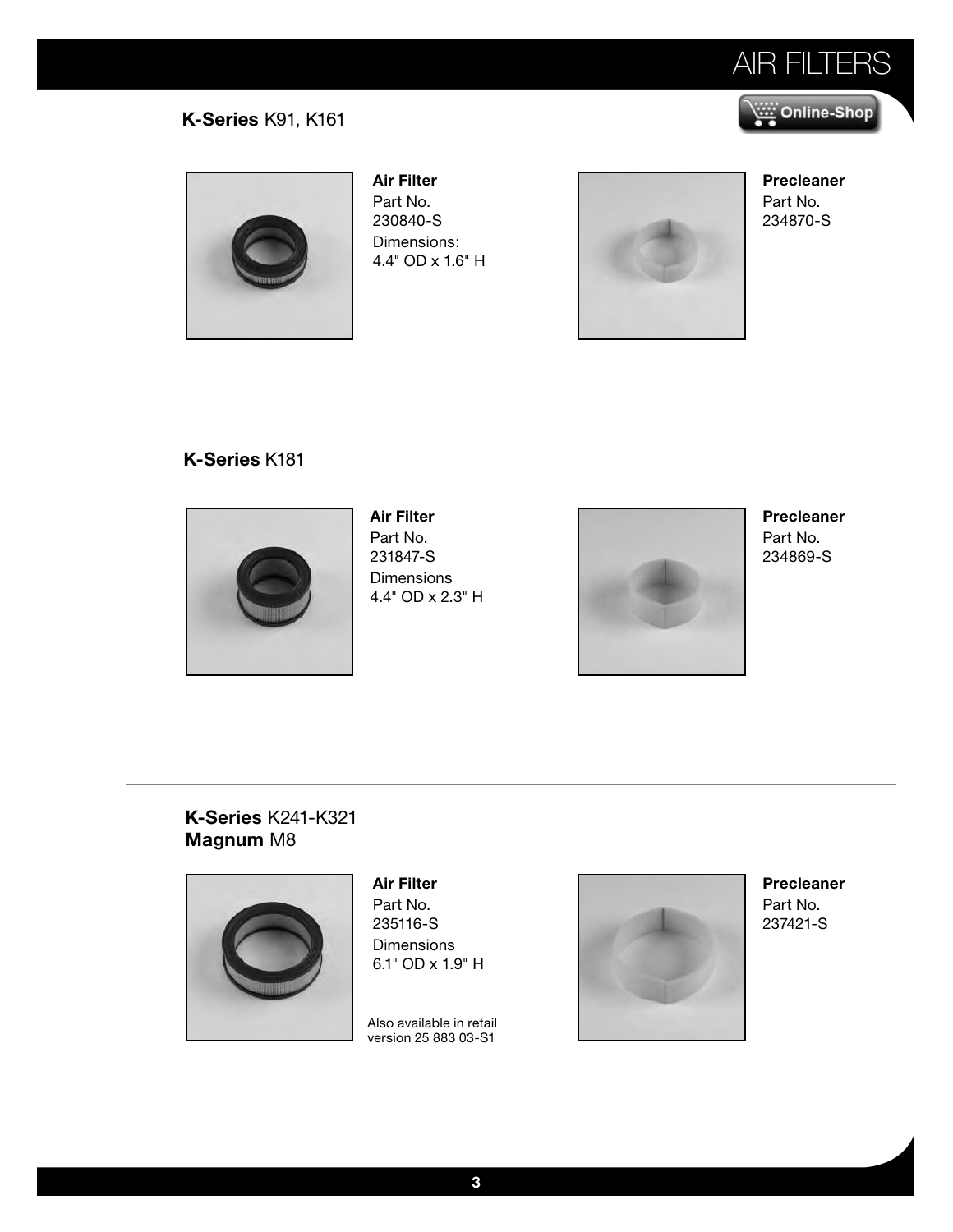## AIR FILTERS



#### **K-Series** K532, K582



**Air Filter** 

Part No. 277138-S Dimensions 6.1" OD x 4.1" H



**Precleaner**  Part No. 277593-S

#### **Command®** CV11-CV16



**Air Filter**  Part No. 12 083 05-S Dimensions 4.5" L x 2.8" H

Also available in retail version 12 883 05-S1



**Precleaner** 

Part No. 12 083 08-S

#### **Command PRO®** CV11-CV16, CV430-CV493



**Air Filter**  Part No. 12 083 10-S

**Dimensions** 4.5" L x 3.3" H

Also available in the retail version 12 883 10-S1



**Precleaner**  Part No. 12 083 12-S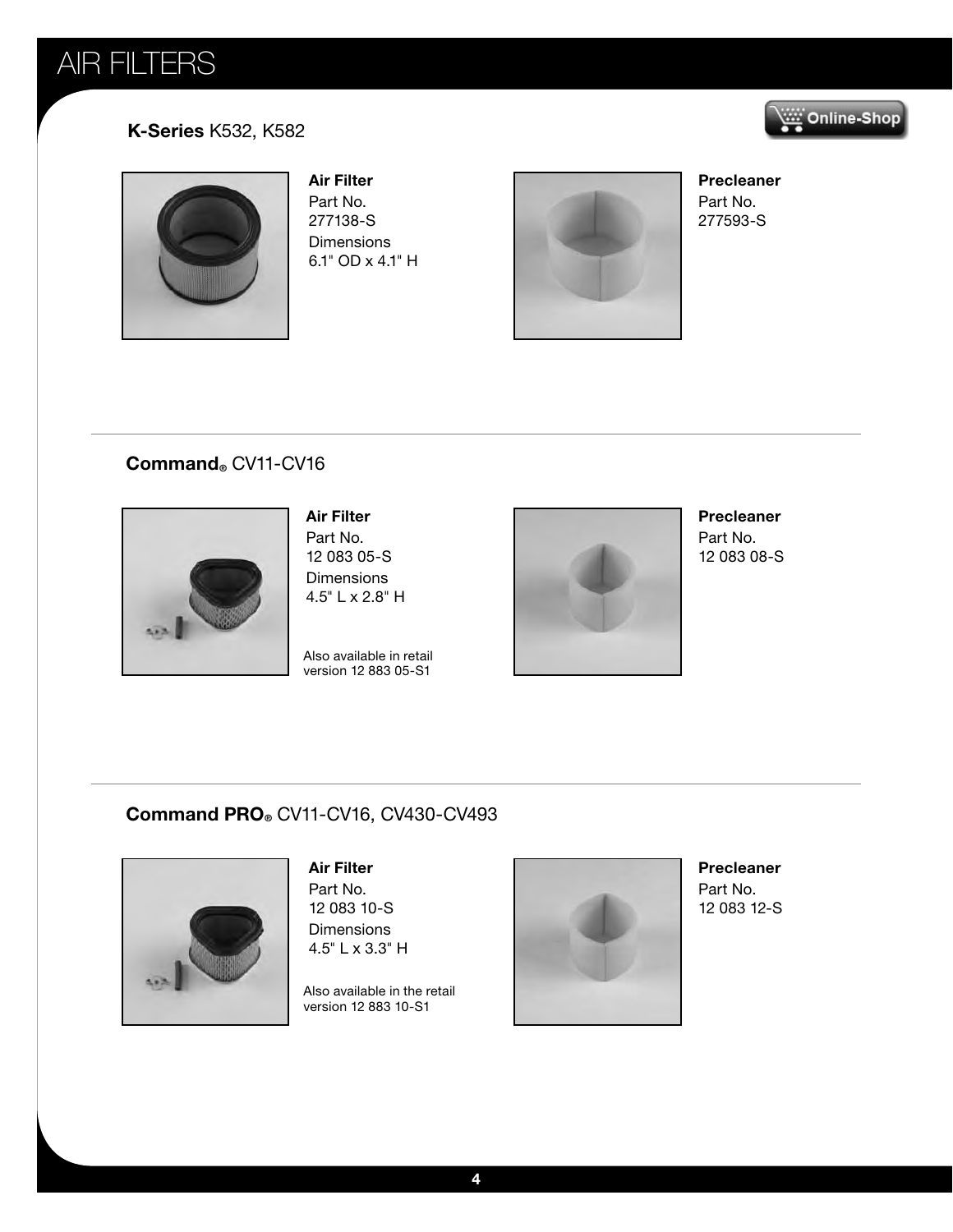

Online-Shop بِنْتَيْنِ

### **Courage** XT-7



**Air Filter** 

Part No. 14 083 01-S Dimensions 5.7" L x 3.5" W

Also available in retail version 14 083 01-S1



**Precleaner**  Part No. 14 083 02-S

#### **Command PRO** CH6



**Air Filter**  Part No. 15 083 06-S Dimensions 4.4" OD x 1.6" W



**Precleaner**  Part No. 234870-S

#### **Courage** SV470-SV620



**Air Filter**  Part No. 20 083 02-S **Dimensions** 7.8" W x 1.4" H

Also available in retail version 20 883 02-S1



**Precleaner**  Part No. 20 083 03-S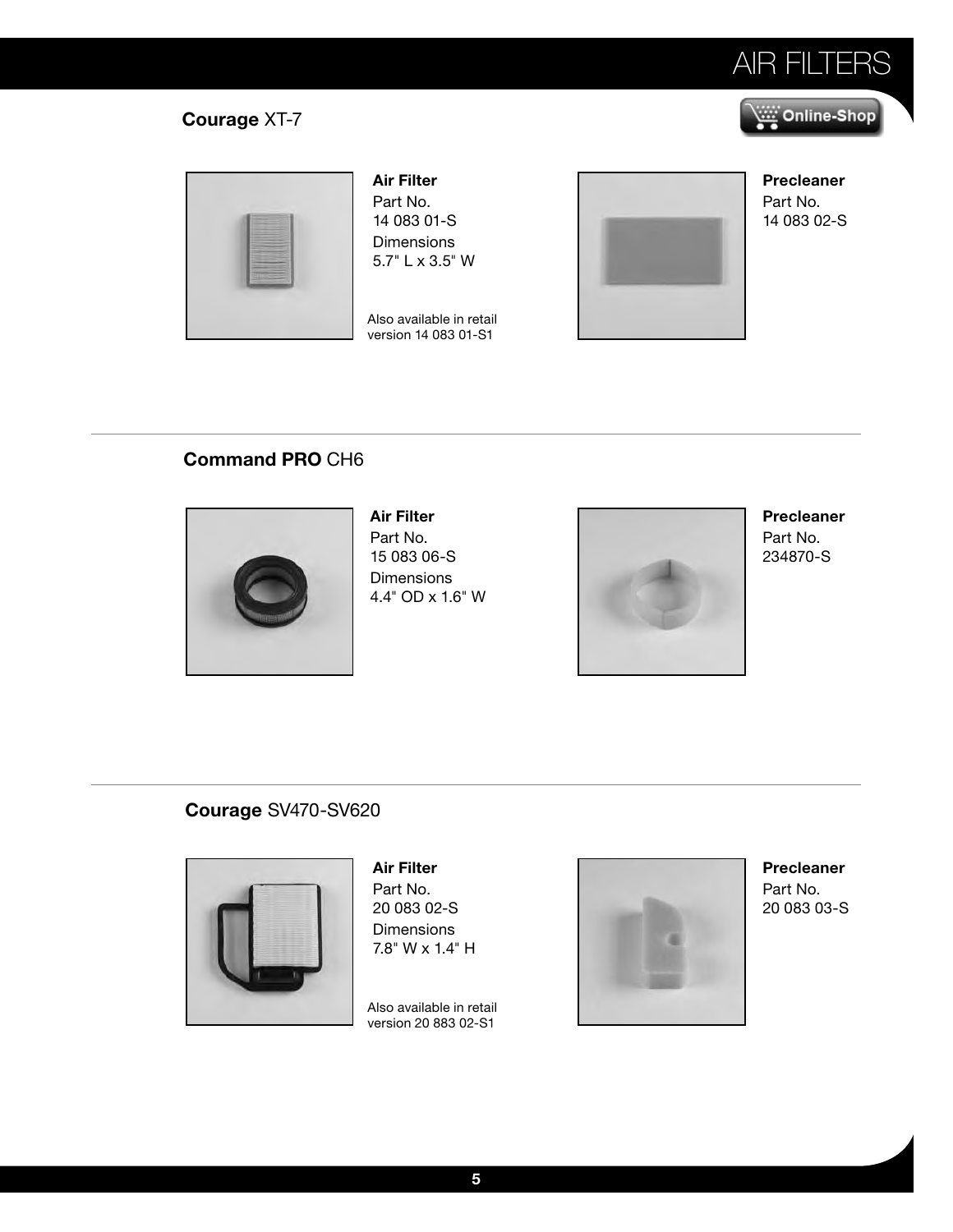

#### **Command PRO®** CH18-CH26, CH620-CH750, CV18-CV25, CV620-CV740





**Air Filter**  Part No. 24 083 03-S Dimensions 7" OD x 2.9" H

Also available in retail version 24 883 03-S1



**Precleaner**  Part No. 24 083 05-S

#### **Command PRO** CH18-CH26, CH620-CH1000, CV17-CV26, CV620-CV1000 **Aegis®** LH630-LH775



#### **HDAC Primary Air Filter**

Part No. 25 083 01-S **Dimensions** 4.1" OD x 10.8" H



**HDAC Safety Filter** Part No. 25 083 04-S

#### **Command PRO** CV460-CV493 **Triad® OHC** TH16, TH18, TH520, TH575



#### **HDAC Primary**

**Air Filter** Part No. 25 083 02-S **Dimensions** 3.5" OD x 7.3" H



**HDAC Safety Filter** Part No. 25 083 03-S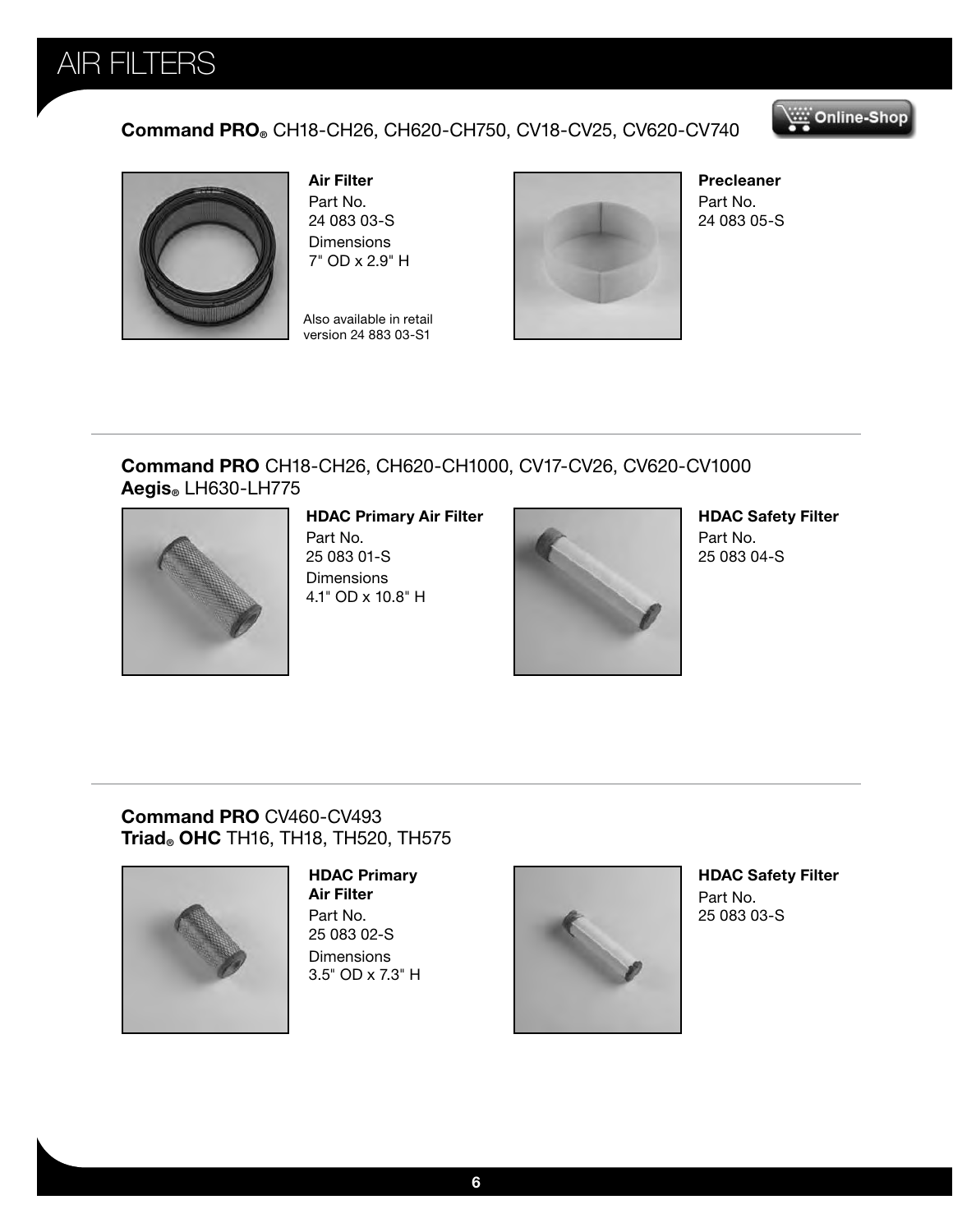

Online-Shop بِنْتَيْنِ

### **Triad OHC** TH16, TH18, TH520, TH575



**Air Filter**  Part No. 28 083 03-S **Dimensions** 9.2" OD x 1.5" H



**Precleaner**  Part No. 28 083 02-S

#### **Courage®** SV710-SV740



**Air Filter**  Part No. 32 083 03-S Dimensions 4.4" W x 1.7" H

Also available in retail version 32 883 03-S1



**Precleaner**  Part No. 32 083 05-S

#### **Courage PRO** SV810-SV840



**Air Filter**  Part No. 32 083 06-S **Dimensions** 4.4" W x 3.1" H

Also available in retail version 32 883 06-S1



**Precleaner**  Part No. 32 083 08-S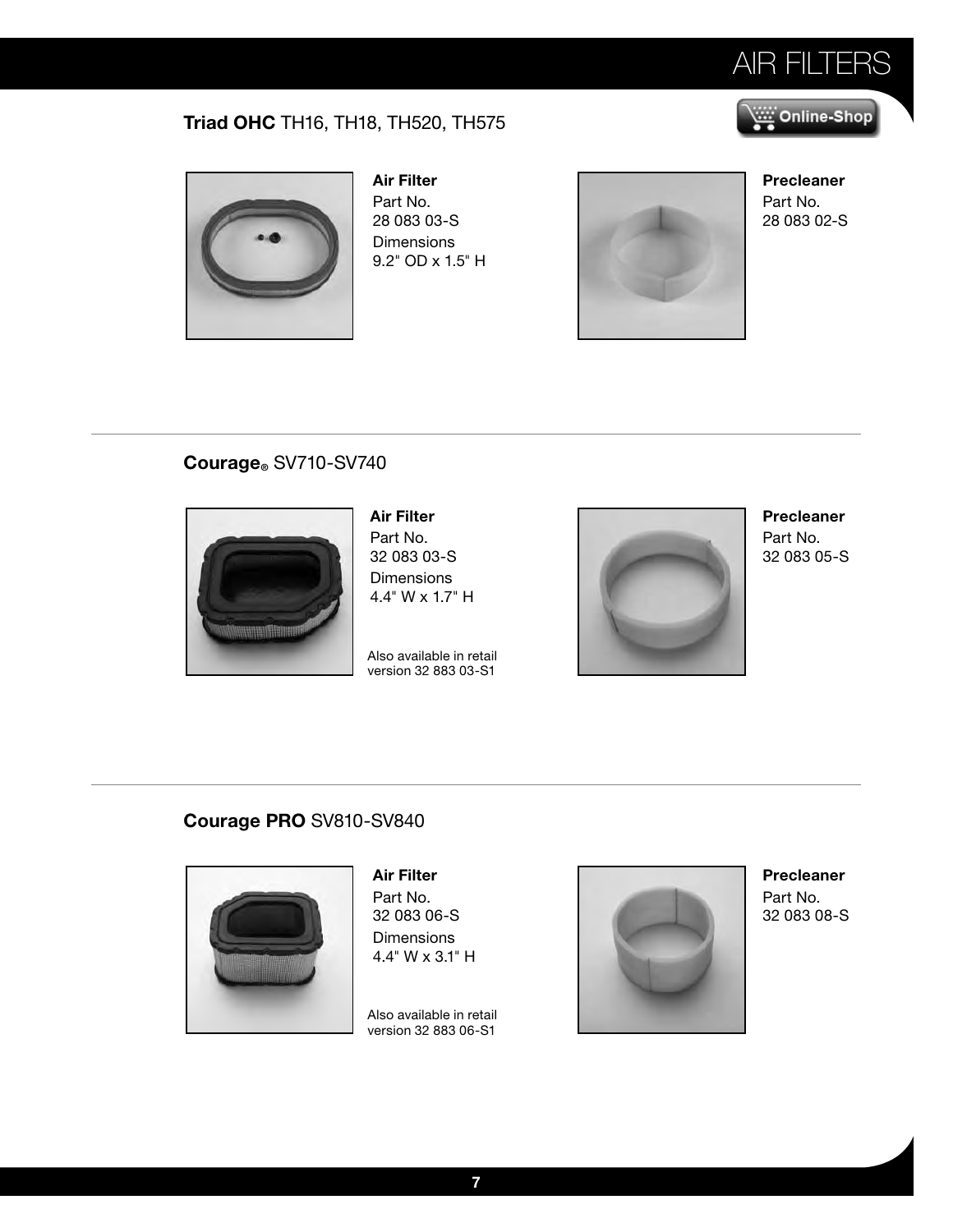

**Command®** CV17-CV26, CV620-CV745 **Magnum** M10-M20, MV16-MV20 **K-Series** K341, KT17, KT19





**Air Filter**  Part No. 45 083 02-S **Dimensions** 

Also available in retail version 45 883 02-S1

6.1" OD x 3.1" H



**Precleaner**  Part No. 45 083 01-S

#### **Command** CH11-CH16, CH410-CH450 **Magnum** M18-M20 **K-Series** KT17, KT19



**Air Filter**  Part No. 47 083 01-S **Dimensions** 7" OD x 1.8" H

Also available in retail version 47 883 01-S1



**Precleaner**  Part No. 52 083 01-S

#### **Command** CH18-CH25, CH620-CH740, CV17-CV23, CV620-CV670



**Air Filter**  Part No. 47 083 03-S **Dimensions** 7" OD x 2.6" H

Also available in retail version 47 883 03-S1



**Precleaner**  Part No. 24 083 05-S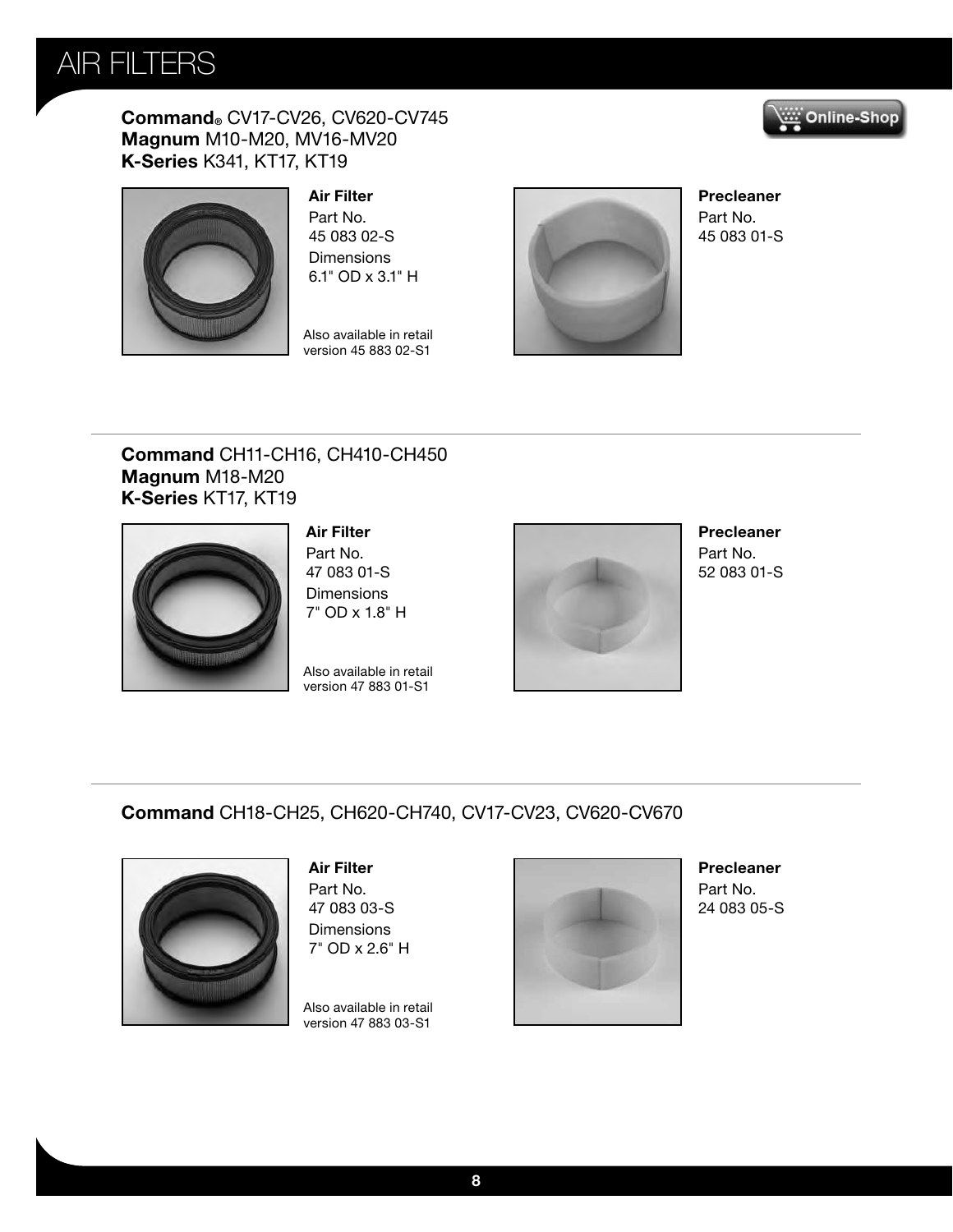

#### **Command PRO®** CS8.5 (300cc), CS10, CS12 (500 Series)

#### Online-Shop بِيُنَيْنِ



**Air Filter**  Part No. 63 083 01-S **Dimensions** 5.4" OD x 4.3" H



**Precleaner**  Part No. 63 083 02-S

#### **Command PRO** CS4, CS6



**Air Filter**  Part No. 63 083 03-S **Dimensions** 3.4" OD x 3.4" H



**Precleaner**  Part No. 63 083 04-S

#### **Command PRO** CS4, CS6



**HD Cyclonic Air Filter**  Part No. 63 083 07-S **Dimensions** 3.6" OD x 3" H



**Cyclonic Precleaner**  Part No. 63 083 08-S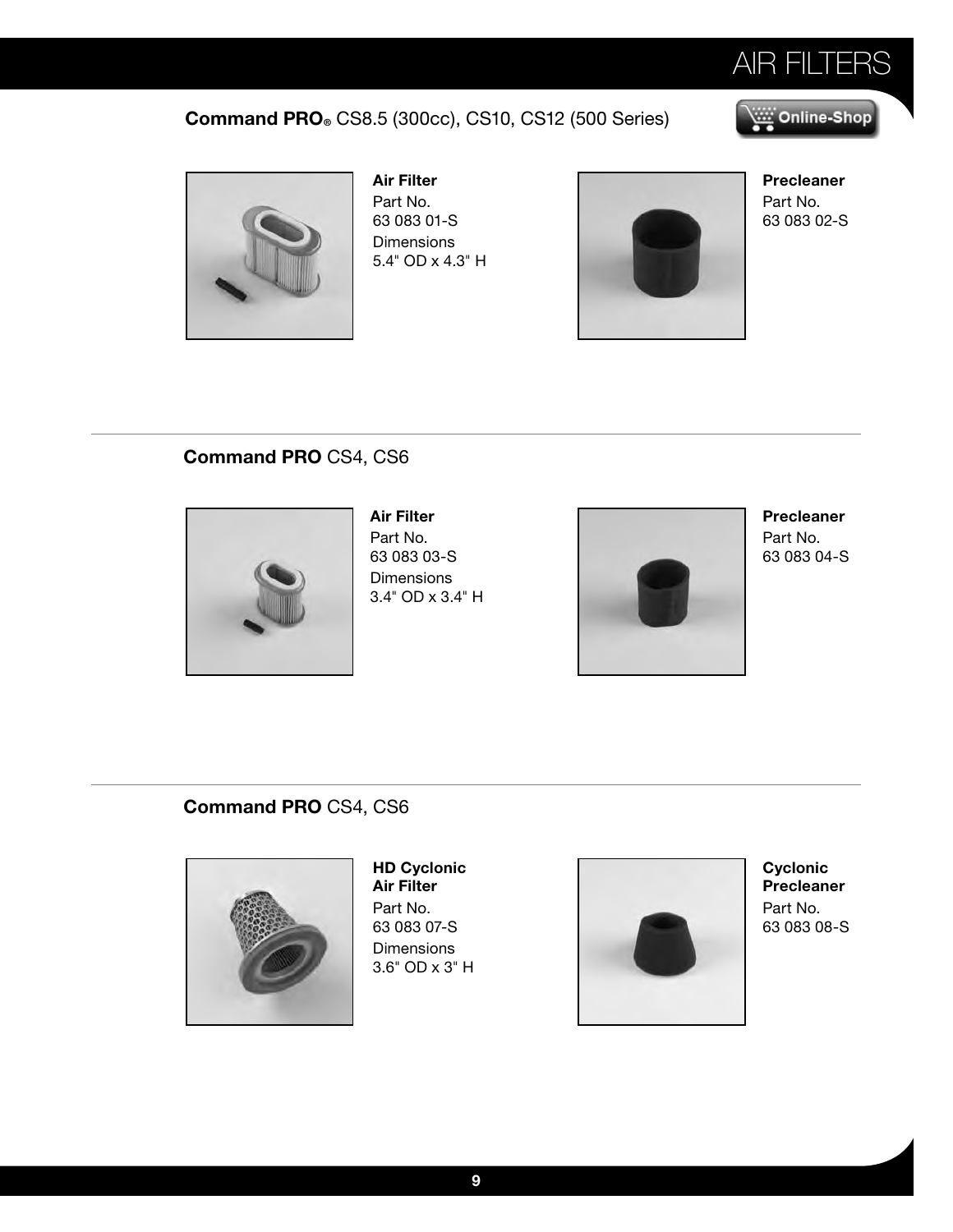## AIR FILTERS

#### **Command PRO®** CS8.5-CS12





**HD Cyclonic Air Filter**  Part No. 63 083 10-S **Dimensions** 4.6" OD x 3.1" H



**Cyclonic Precleaner**  Part No. 63 083 09-S

#### **Command PRO** CS8.5 (250cc)



**Air Filter**  Part No. 63 083 11-S Dimensions 4.8" OD x 3.8" H



**Precleaner** 

Part No. 63 083 12-S

#### **Command PRO** CS10-CS12.75



**Air Filter**  Part No. 63 083 15-S **Dimensions** 5.4" OD x 4.2" H



**Precleaner**  Part No. 63 083 16-S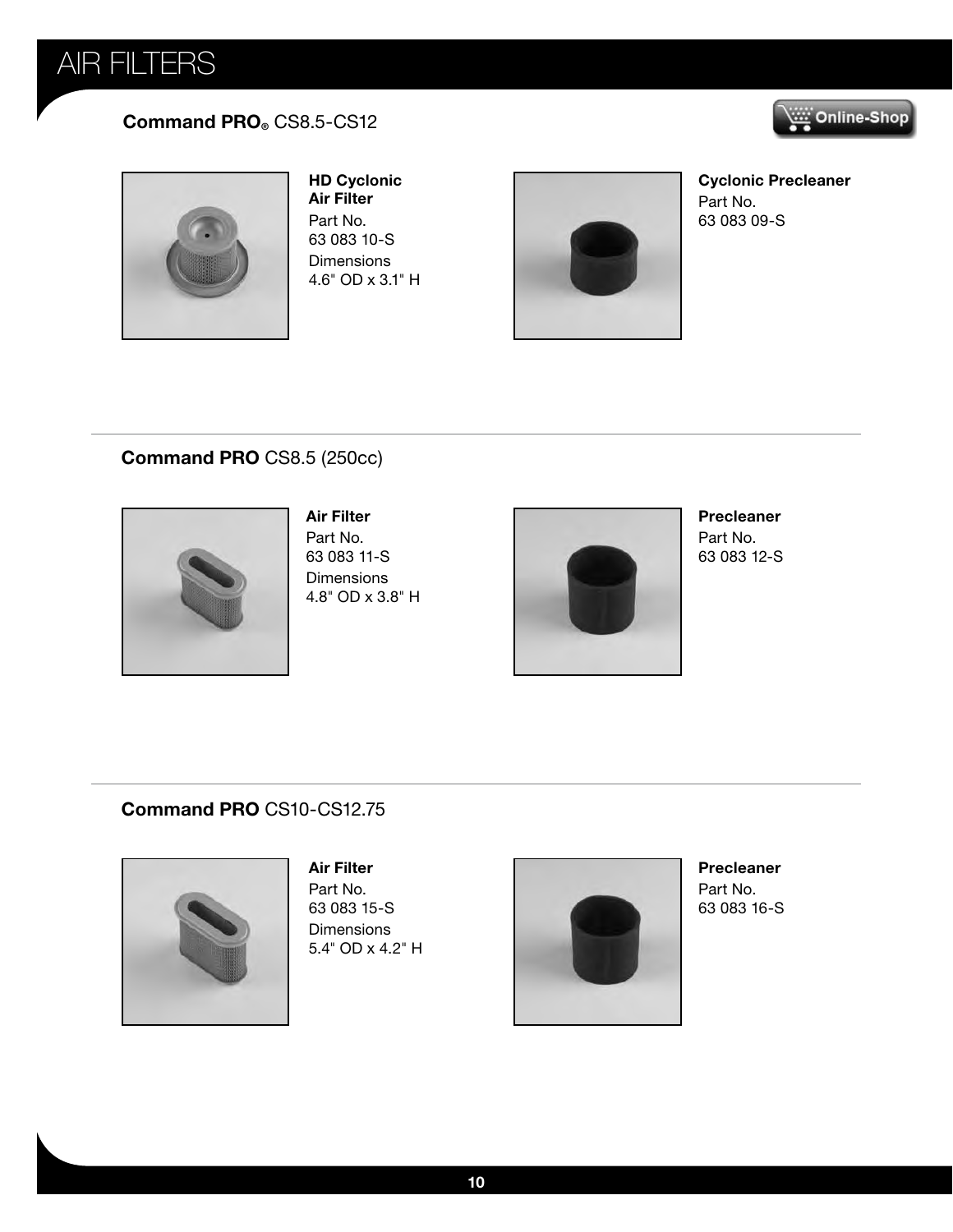

Online-Shop

#### **Aegis®** LV625-LV680



**Air Filter**  Part No. 66 083 01-S Dimensions 8.5" OD x 4" H



**Precleaner**  Part No. 66 083 03-S

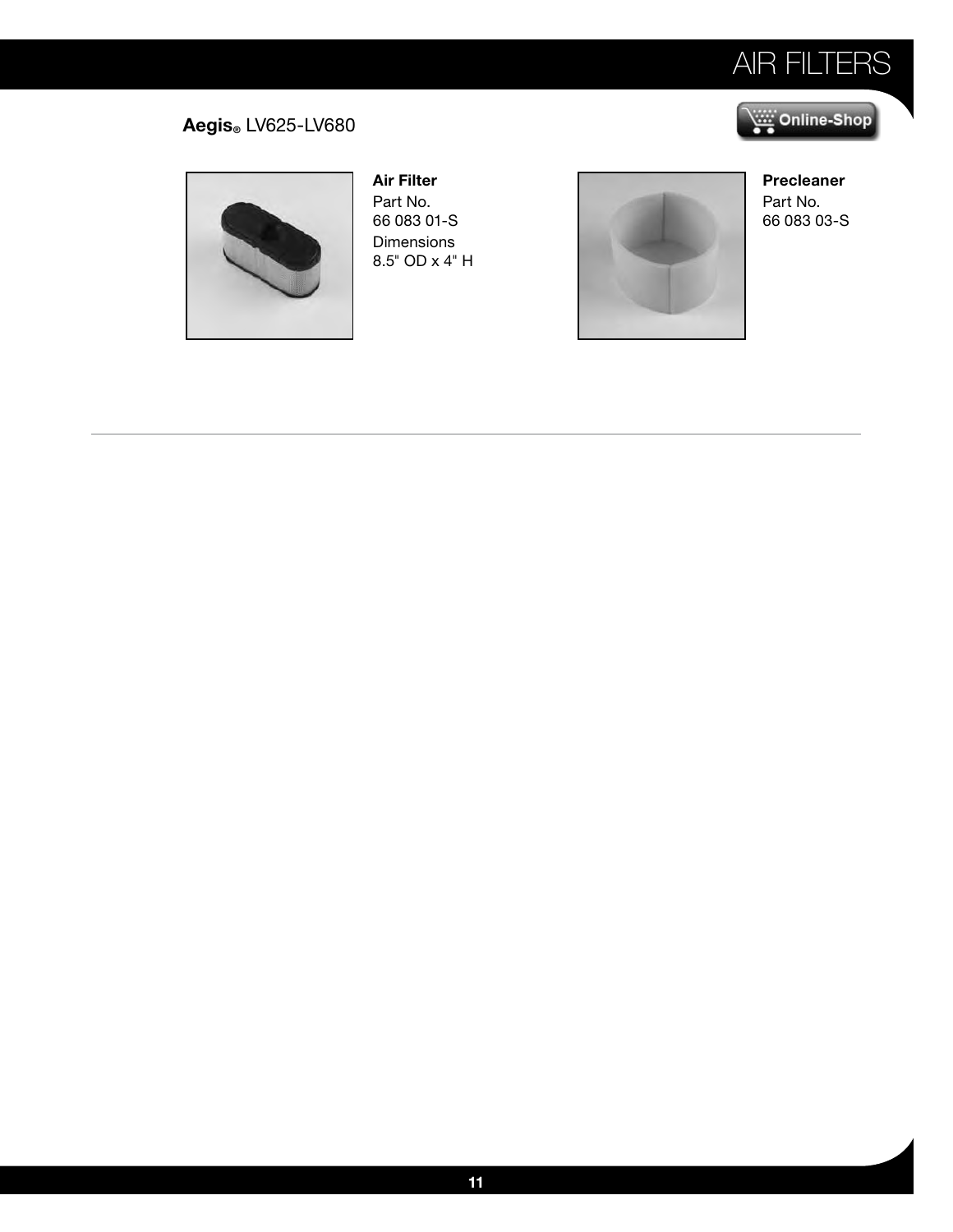## RETAIL-PACKAGED AIR FILTER KITS

Ξ



**Air Filter/ Precleaner**  Part No. 12 883 05-S1 Contains Air Filter 12 083 05-S (page 4)

### **Command®** CV11-CV16 **Command PRO®** CV11-CV16, CV430-CV493



#### **Air Filter/ Precleaner**

Part No. 12 883 10-S1 Contains Air Filter 12 083 10-S (page 4)



#### **Air Filter**

Part No. 14 083 01-S1 Contains Air Filter 14 083 01-S (page 5)

### **Courage®** XT-7 **Courage** SV470-SV620



**Air Filter/ Precleaner**  Part No. 20 883 02-S1 Contains Air Filter 20 083 02-S (page 5)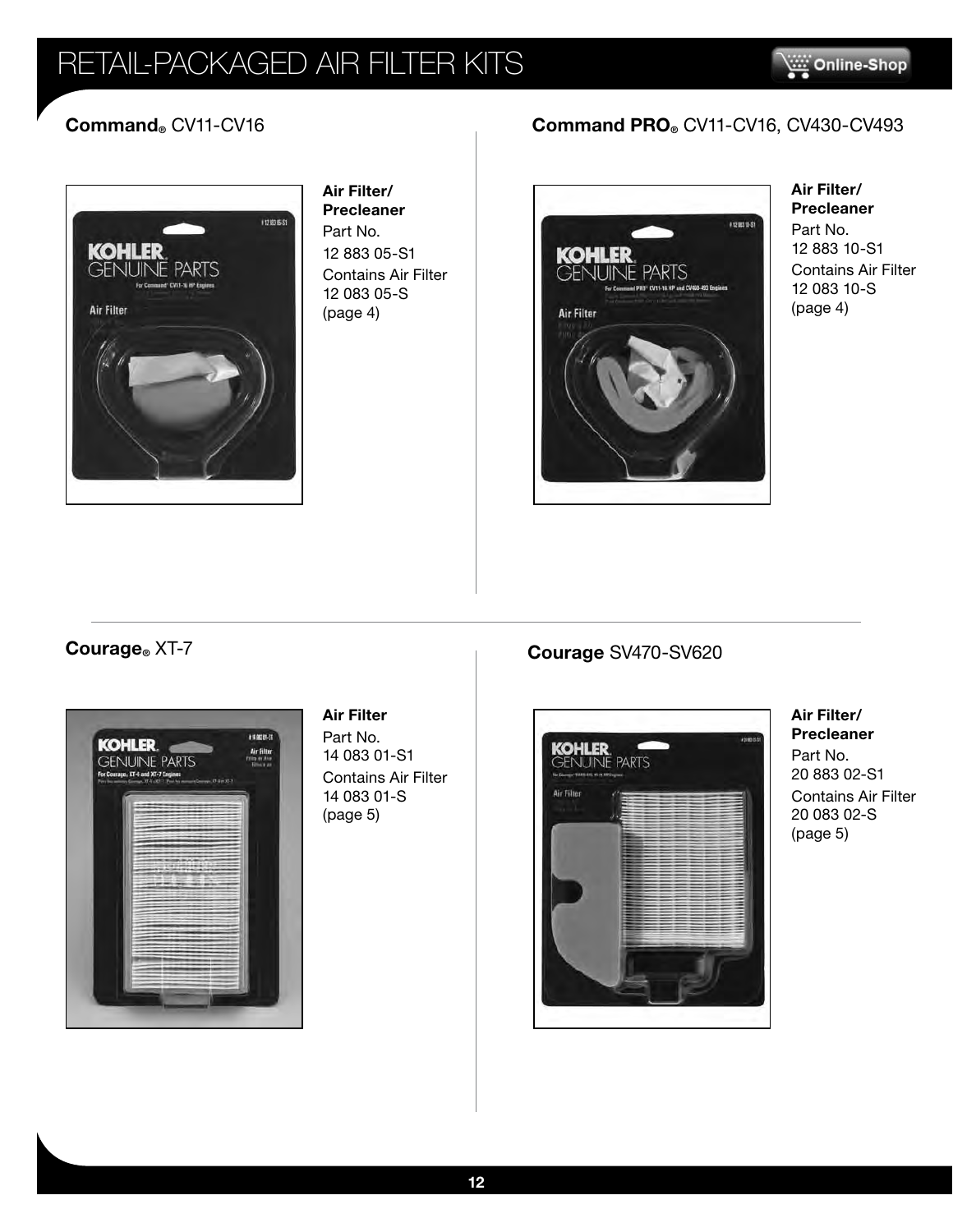## RETAIL-PACKAGED AIR FILTER

#### **Command PRO®** CH18-CH26, CH620-CH750 CV18-CV25, CV620-CV740



**Air Filter/ Precleaner**  Part No. 24 883 03-S1 Contains Air Filter 24 083 03-S (page 6)(page 4)

**K-Series** K241-K321 **Magnum** M8



**Air Filter/ Precleaner**  Part No. 25 883 03-S1 Contains Air Filter 235116-S (page 3)

Online-Shop بِنْنَيْنِ



#### **Air Filter/ Precleaner**

Part No. 32 883 03-S1 Contains Air Filter 32 083 03-S (page 7)

#### **Courage** SV710-SV740 **Courage PRO** SV810-SV840



**Air Filter/ Precleaner**  Part No. 32 883 06-S1 Contains Air Filter 32 083 06-S (page 7)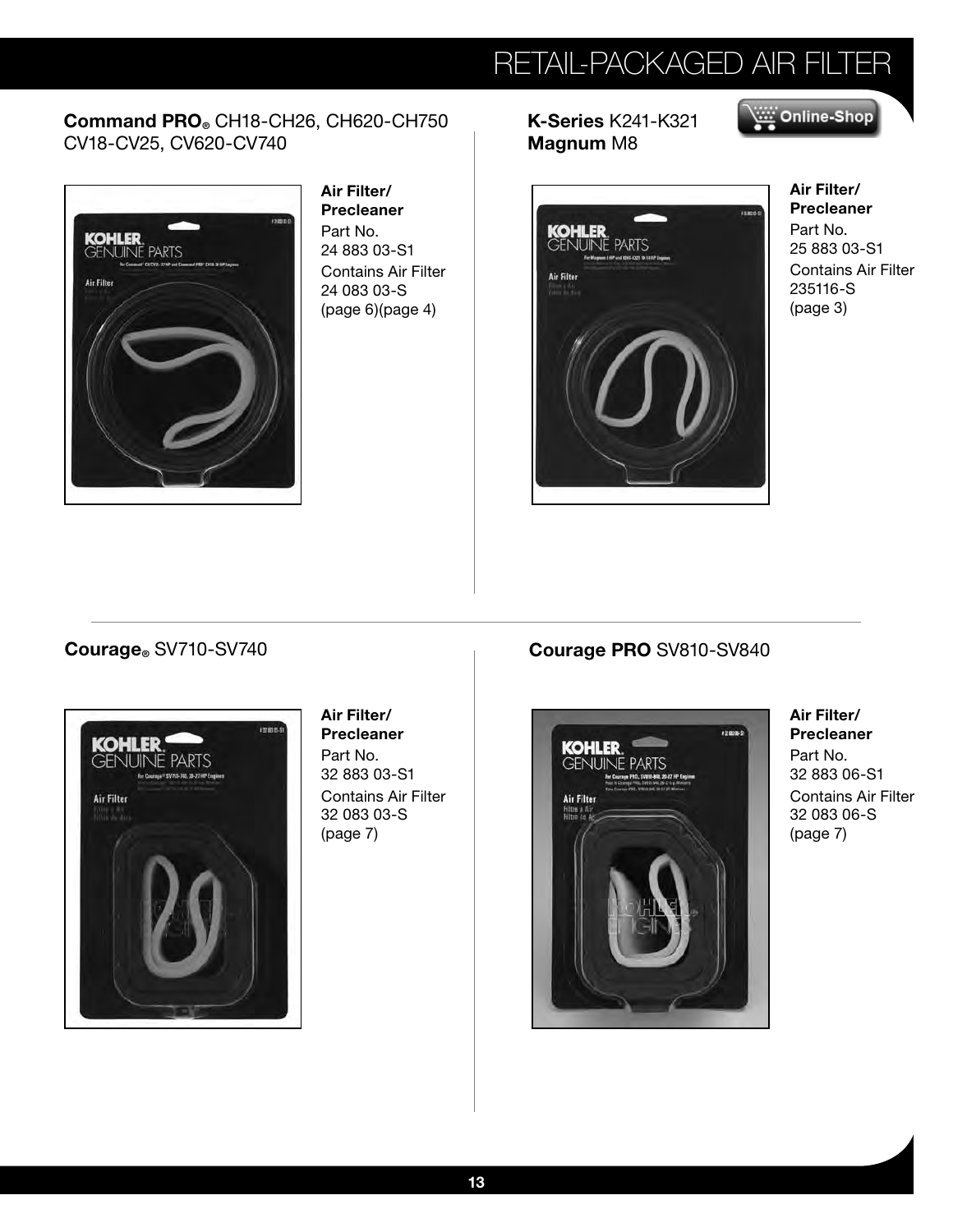## RETAIL-PACKAGED AIR FILTER KITS



**Command®** CV17-CV26, CV620-CV745 **Magnum** M10-M20, MV16-MV20 **K-Series** K341, KT17, KT19



**Air Filter/ Precleaner**  Part No. 45 883 02-S1 Contains Air Filter 45 083 02-S (page 8)

#### **Command** CH11-CH16, CH410-CH450 **Magnum** M18-M20 **K-Series** KT17, KT19



**Air Filter/ Precleaner**  Part No. 47 883 01-S1 Contains Air Filter 47 083 01-S (page 8)

**Command** CH18-CH25, CH620-CH740, CV17-CV23, CV620-CV670



#### **Air Filter/ Precleaner**

Part No. 47 883 03-S1 Contains Air Filter 47 083 03-S (page 8)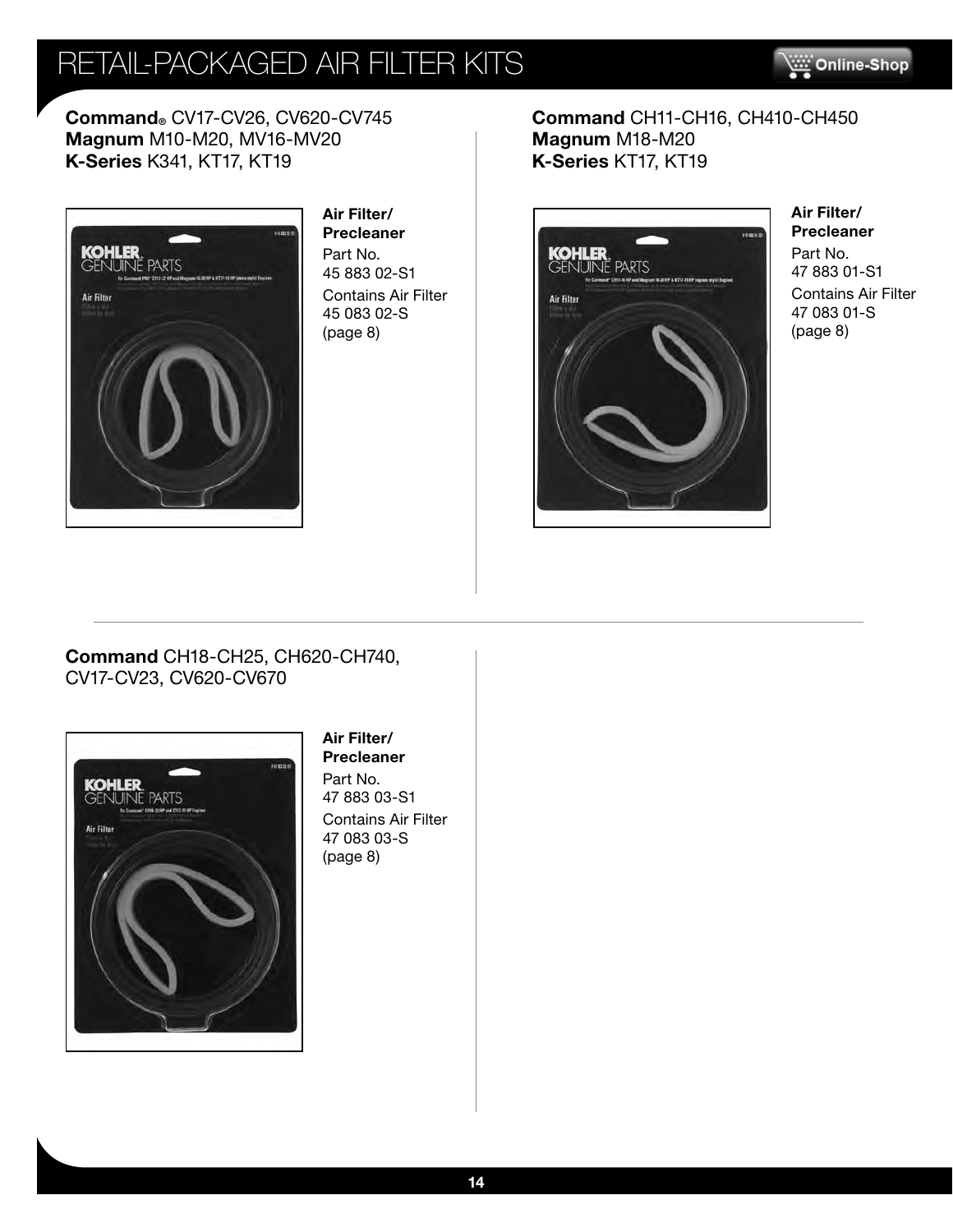#### **Command®** EFI CH26, CH735, CH745, CV26, CV735, CV745 **Aegis®** EFI LH775



**Fuel Filter 8-10 microns** Part No. 24 050 03-S



CV740, CV750, CV940-CV1000 **Courage®** SV710-SV740, SV810-SV840 **Aegis** LH630-LH755, LV625-LV680

FUEL FILTERS

**Extra-Capacity Fuel Filter 9-12 Microns** Part No. 24 050 13-S

#### **Command** CV11-CV16 **K-Series** K181-K341, KT17, KT19 **Magnum** M8-M20



**Fuel Filter 75 Microns**  Part No. 25 050 07-S

**Command** CH11-CH16, CH18-CH25, CH410- CH450, CH620-CH730, CV13-CV16, CV430- CV493, CV17-CV25, CV670-CV730

**Command PRO®** CH18-CH25, CH620-CH740, CH750, CH940-CH1000, CV17-CV25, CV670-

Online-Shop



**Courage** SV470-SV740 **Triad OHC** TH16, TH18, TH520, TH575

**Fuel Filter (Fuel Pump-Fed Carburetors) 51 Microns** Part No. 25 050 22-S

#### **Command** CH11-CH16, CH410-CH450, CV13-CV16, CV430-CV493 **Courage** SV470-SV620



**Fuel Filter (Gravity-Fed Carburetors) 75 Microns** Part No. 25 050 21-S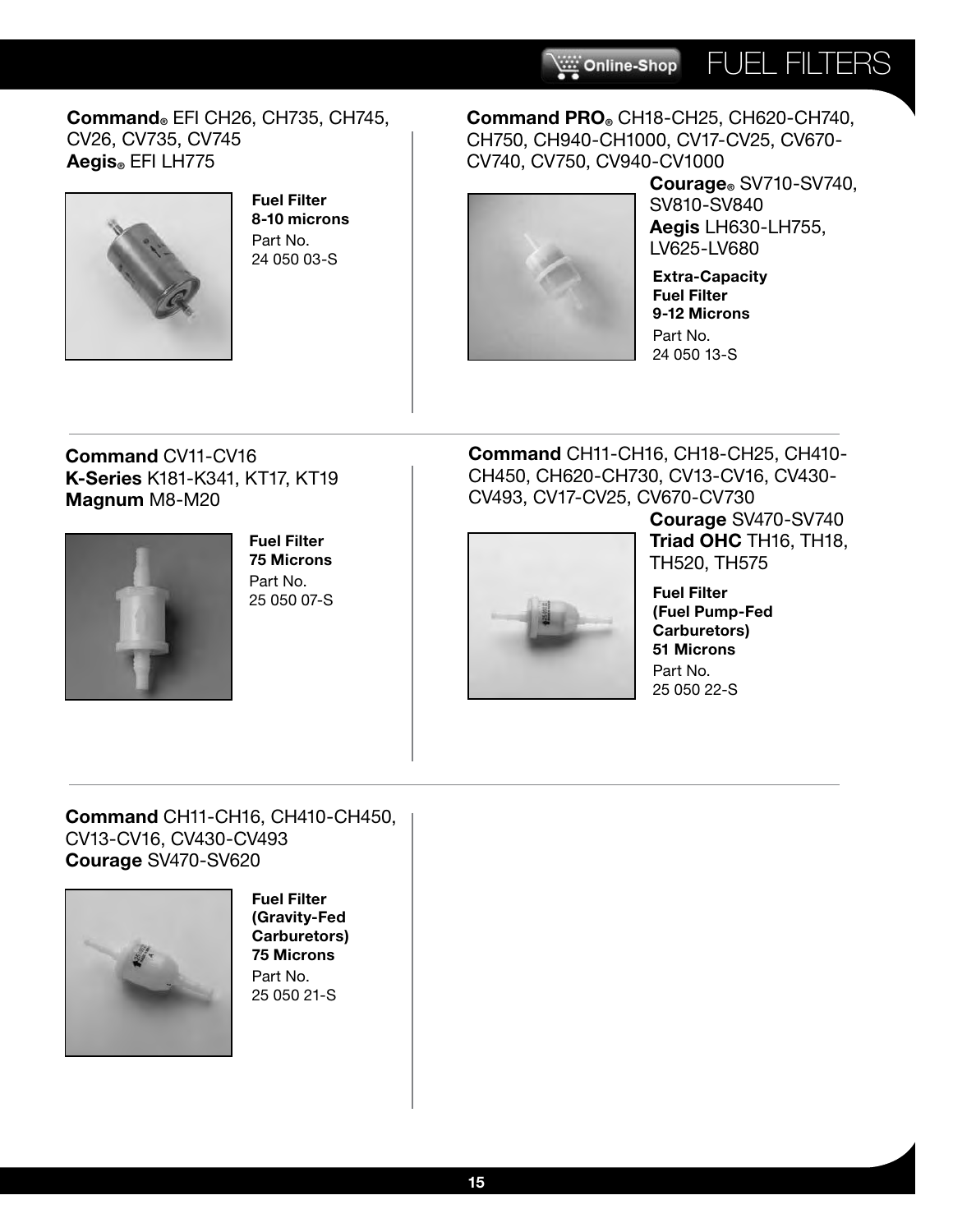### OIL FILTERS

### Online-Shop



#### **Standard Oil Filter**

Part No. 12 050 01-S **Dimensions** 3" W x 2.6" L

Also available in retail version 12 050 01-S1

#### **Fits all models Fits most models**



**Extra-Capacity Oil Filter**  Part No. 52 050 02-S **Dimensions** 3" W x 3.4" L

Also available in retail version 52 050 02-S1

#### **All Courage PRO models K-Series** K532-K582



**Extra Capacity Oil Filter**  Part No. 25 050 34-S Dimensions 3" W x 3.4" L



**Oil Filter**  Part No. 277233-S **Dimensions** 3" W x 5.1" L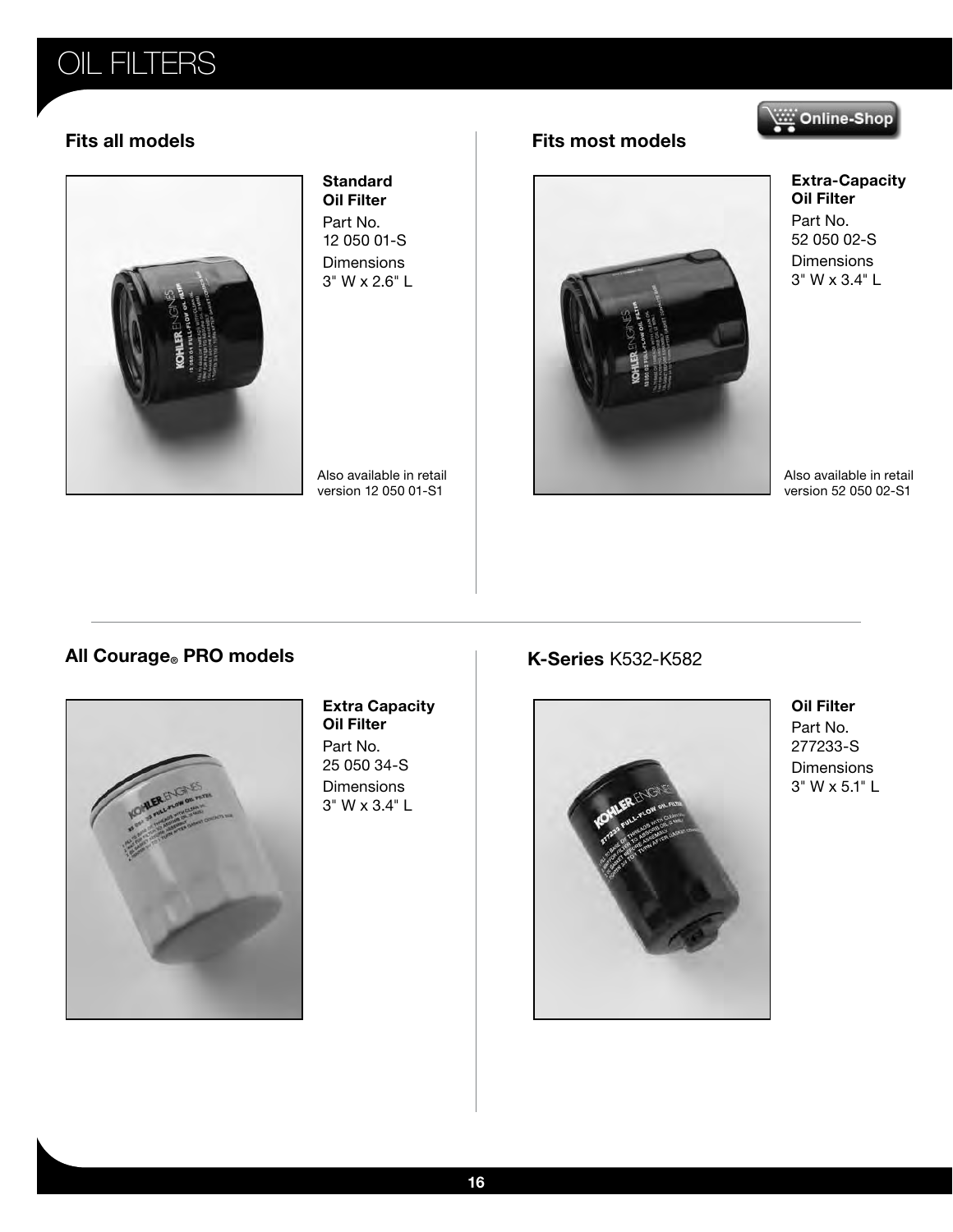#### **K-Series Magnum**



**30W Oil (32 oz)**  Part No. 25 357 03-S **Command® Courage® Aegis®**



**10W-30 Oil (32 oz)** Part No. 25 357 06-S

Online-Shop

OIL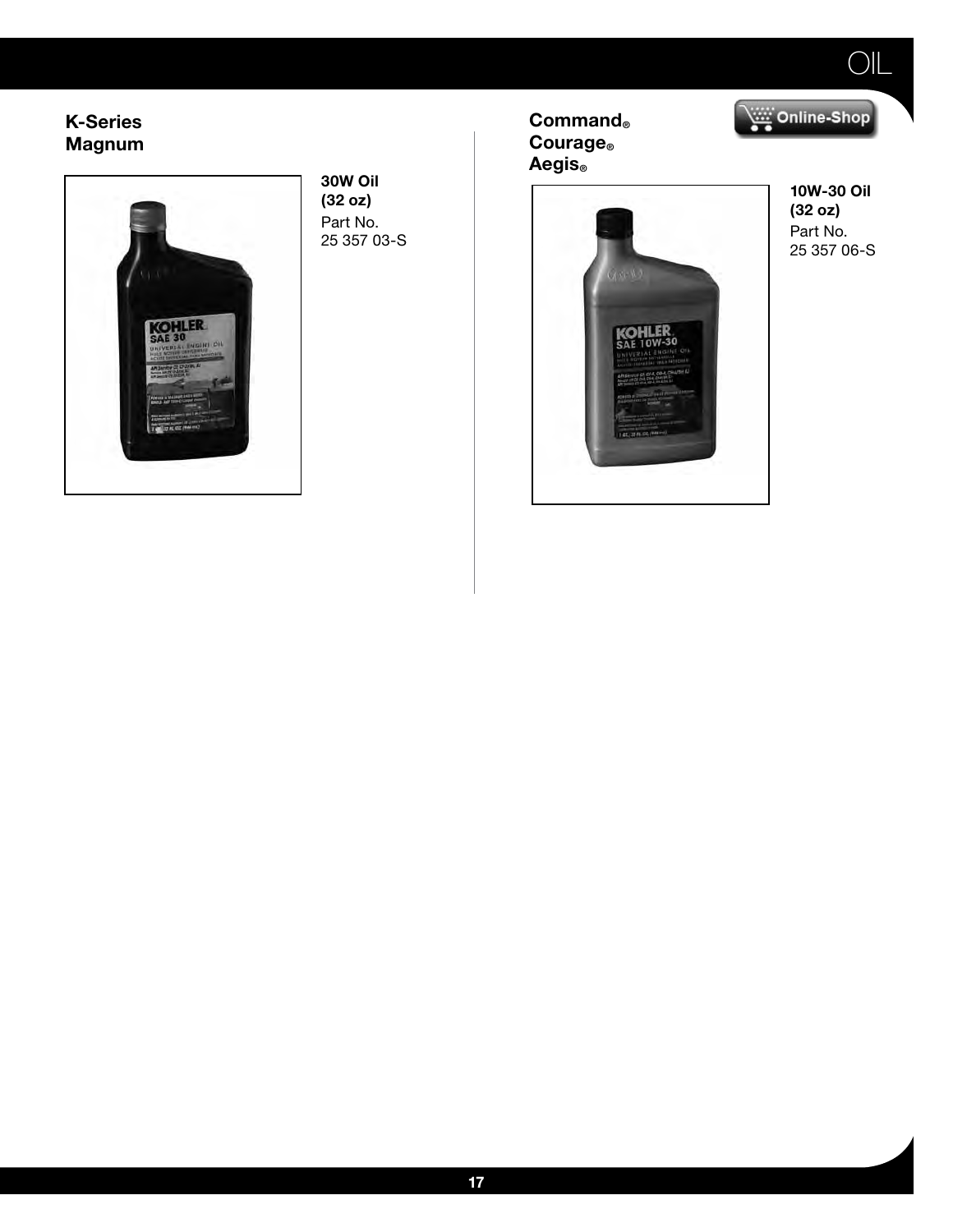### FUEL PUMPS



#### **Command®** CH6



**Pulse Fuel Pump**  Part No. 15 393 01-S

#### **Command** CH18-CH25, CH620-CH730, CH740, CH750-CH1000, CV17-CV25, CV620-CV730,



CV740, CV750-CV1000 **Courage®** SV470-SV840 **Aegis®** LV625-LV680

**Pulse Fuel Pump**  Part No. 24 393 16-S

#### **Command EFI** CH26, CH735, CH745, CV26, CV735, CV745 **Aegis EFI** LH775



**Electric Fuel Pump** Part No. 24 393 20-S

#### **Command** CH18-CH25, CH620-CH730, CH740, CH750



**Mechanical Fuel Pump** Part No. 24 559 10-S

#### **Command** CH11-CH16, CH410-CH450, CV11-CV16, CV430-CV493



**Mechanical Fuel Pump** Part No. 12 559 02-S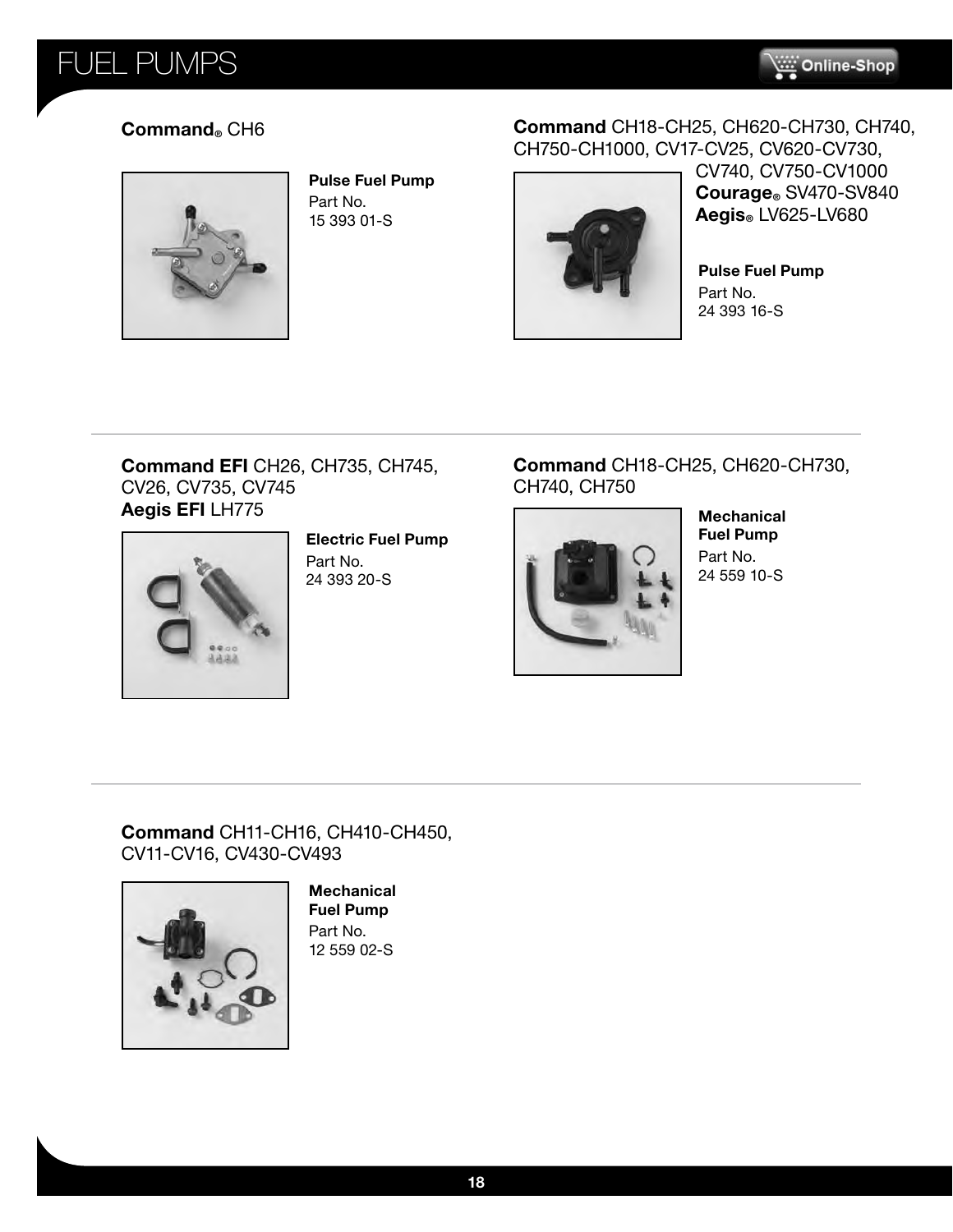

#### **Triad® OHC** TH16, TH18, TH520, TH575



**Mechanical Fuel Pump**  Part No. 28 559 06-S

#### **K-Series** K161, K18[1](http://shop.alitec.at) **Magnum** M8



**Mechanical Fuel Pump**  Part No. 41 559 05-S

Online-Shop

#### **K-Series** K241-K361 **Magnum** M10-M16



**Mechanical Fuel Pump**  Part No. 47 559 10-S

#### **K-Series** K241-K361 **Magnum** M10-M16



**Mechanical Fuel Pump**  Part No. 47 559 11-S

#### **K-Series** K532, K582 **K-Series** K532, K582



**Mechanical Fuel Pump**  Part No. 48 559 05-S



**Mechanical Fuel Pump**  Part No. 48 559 06-S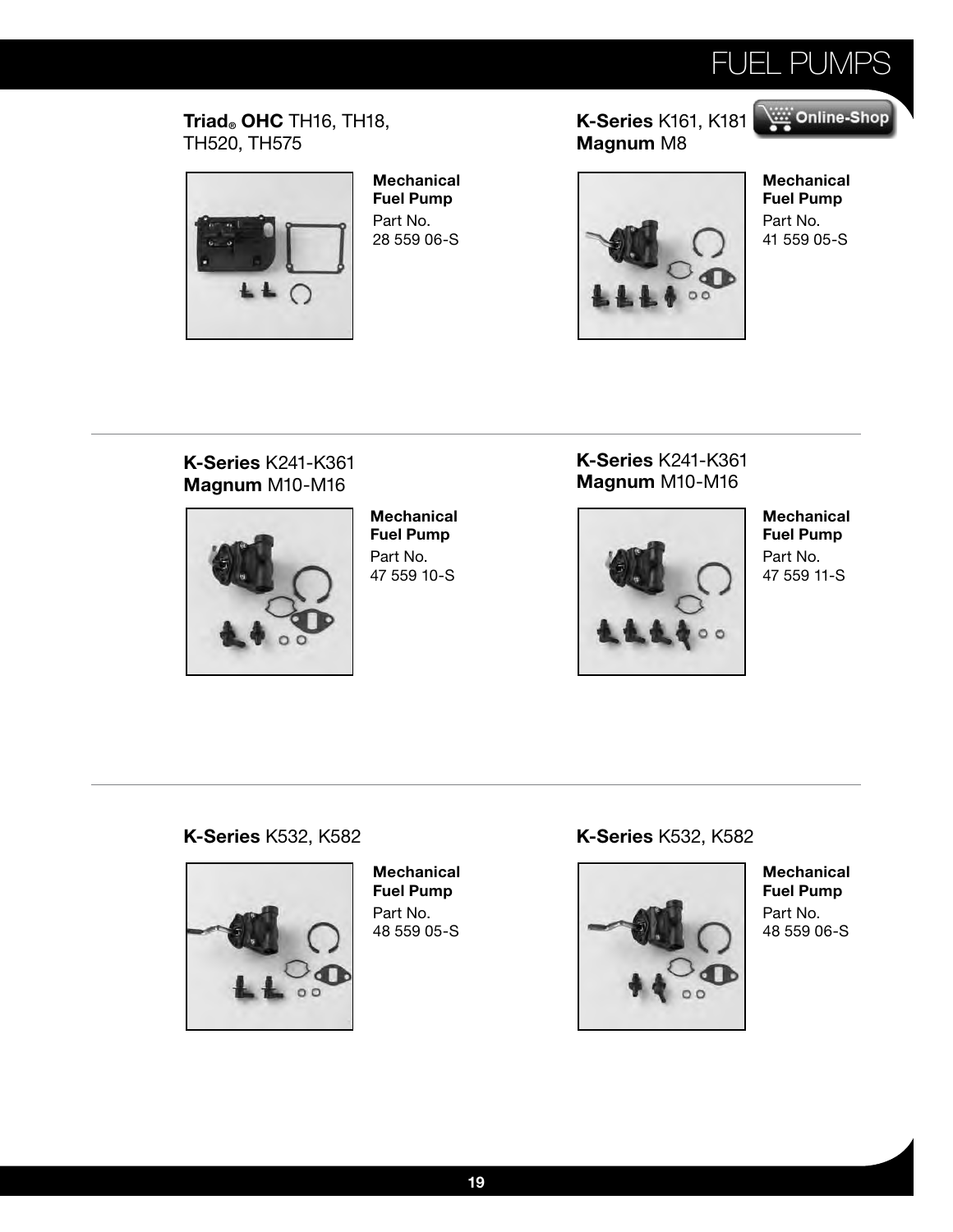## FUEL PUMPS/ CARBURETOR KITS



**K-Series** KT17, KT19 **Magnum** M18-M20, MV16-MV20 **Command** CH11-CH15, CV11-CV16



**Mechanical Fuel Pump**  Part No. 52 559 03-S



**Carburetor Repair Kit**  Part No. 12 757 01-S (Walbro Carburetor)

#### **Command PRO®** CH940-CH1000



**Mechanical Fuel Pump**  Part No. 62 559 01-S



**Float Repair Kit**  Part No. 12 757 02-S

**Aegis®** LH630-LH755



**Mechanical Fuel Pump**  Part No. 66 559 02-S



**Solenoid Repair Kit**  Part No. 12 757 33-S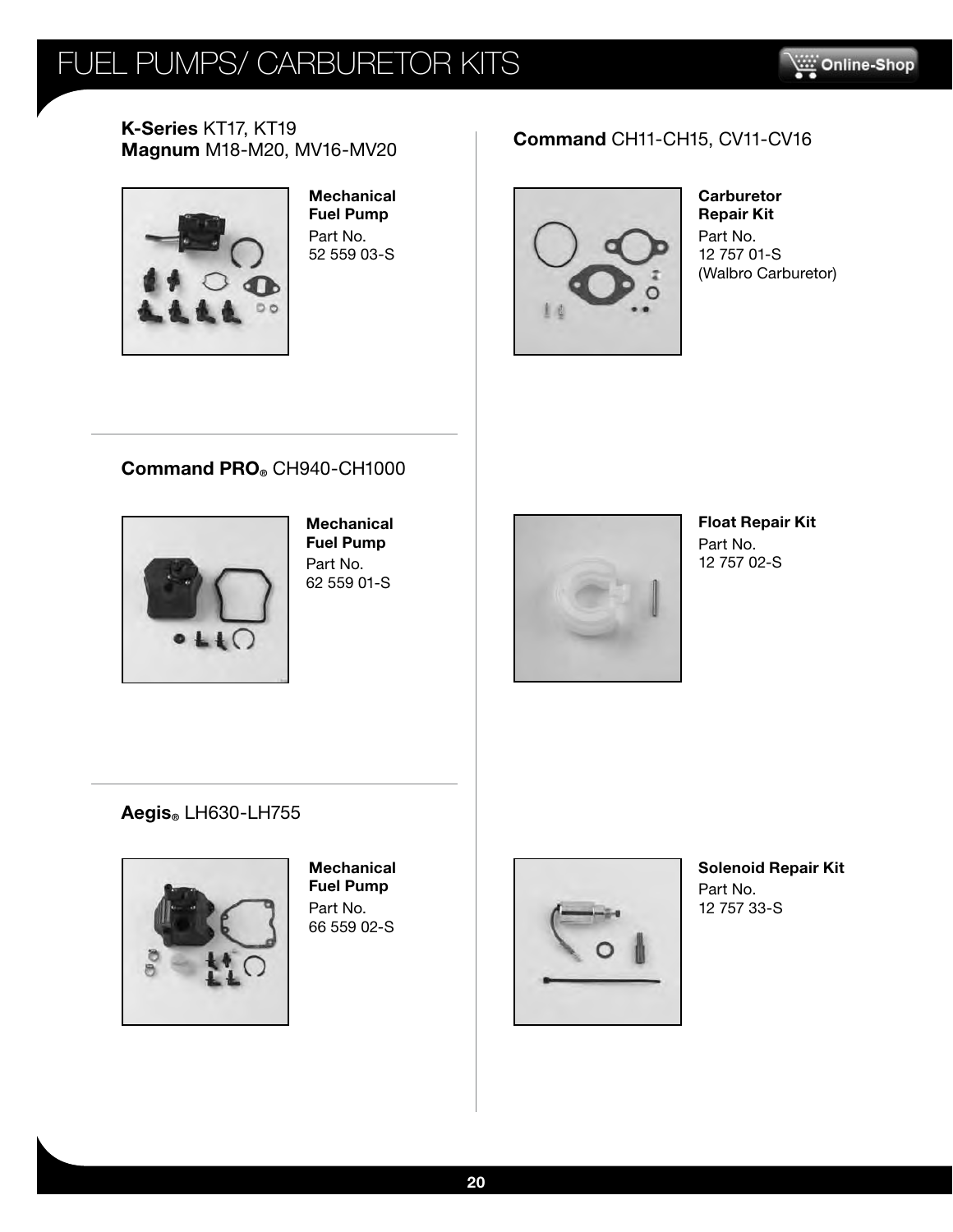#### **Command®** CH11-CH16, CH410- CH450, CV11-CV16, CV430-CV450 **Courage®** SV470-SV620



#### **Carburetor Repair Kit**

Part No. 12 757 03-S (Walbro Carburetor)

### **Command** CH15, CV15



**Carburetor Repair Kit**  Part No. 12 757 27-S (Nikki Carburetor)



#### **Float Repair Kit**  Part No. 12 757 02-S

Float included in the carburetor repair kit



**Solenoid Repair Kit**  Part No. 12 757 33-S



**Solenoid Repair Kit**  Part No. 12 757 28-S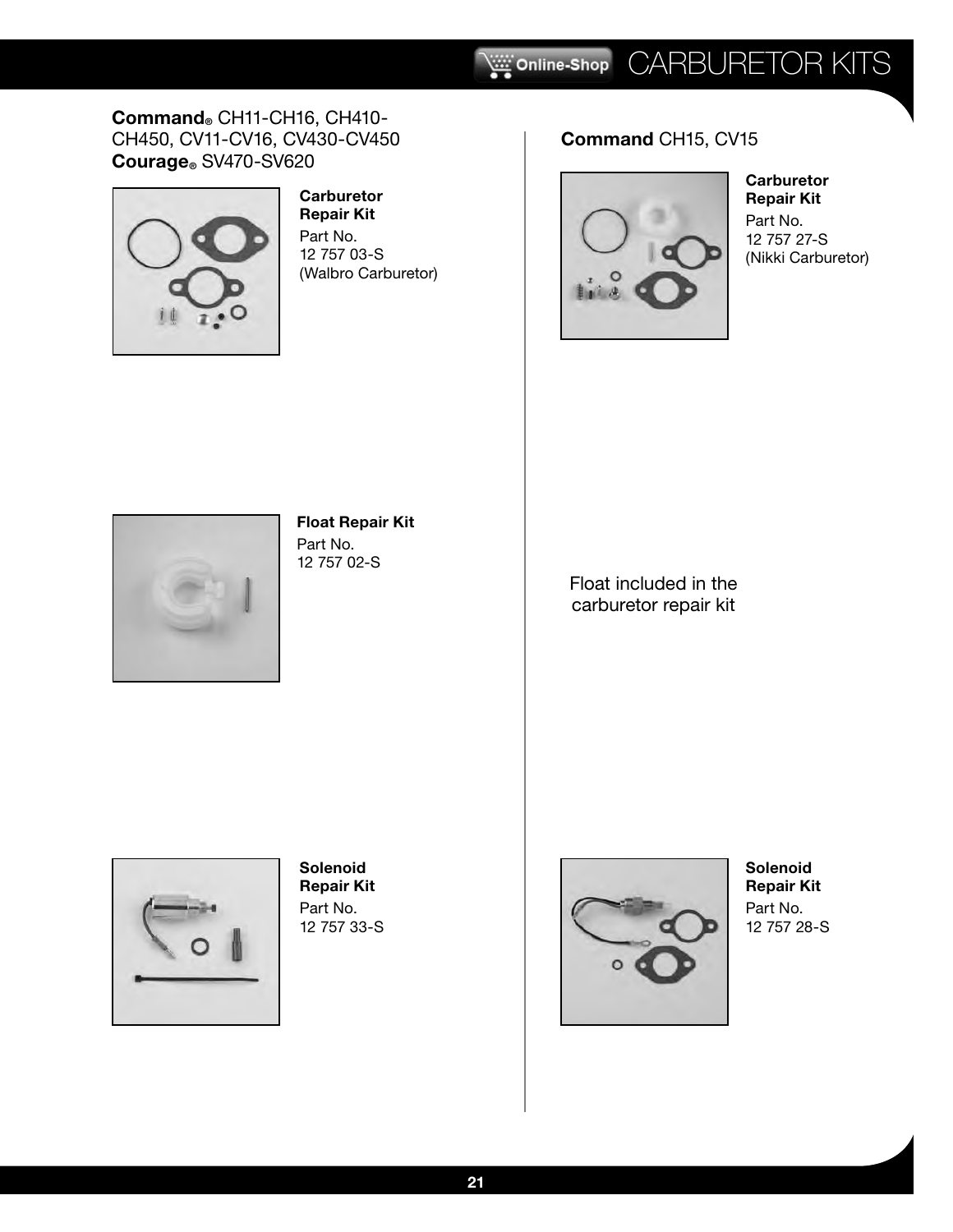



**Carburetor Repair Kit**  Part No. 15 757 02-S (Walbro Carburetor)

### **Command®** CH5 **Command** CH5, CH6



**Carburetor Repair Kit**  Part No. 15 757 07-S (Keihin Carburetor)



**Float Repair Kit**  Part No. 12 757 02-S



**Float Repair Kit**  Part No. 15 757 03-S

Solenoid Kit Not Applicable

Solenoid Kit Not Applicable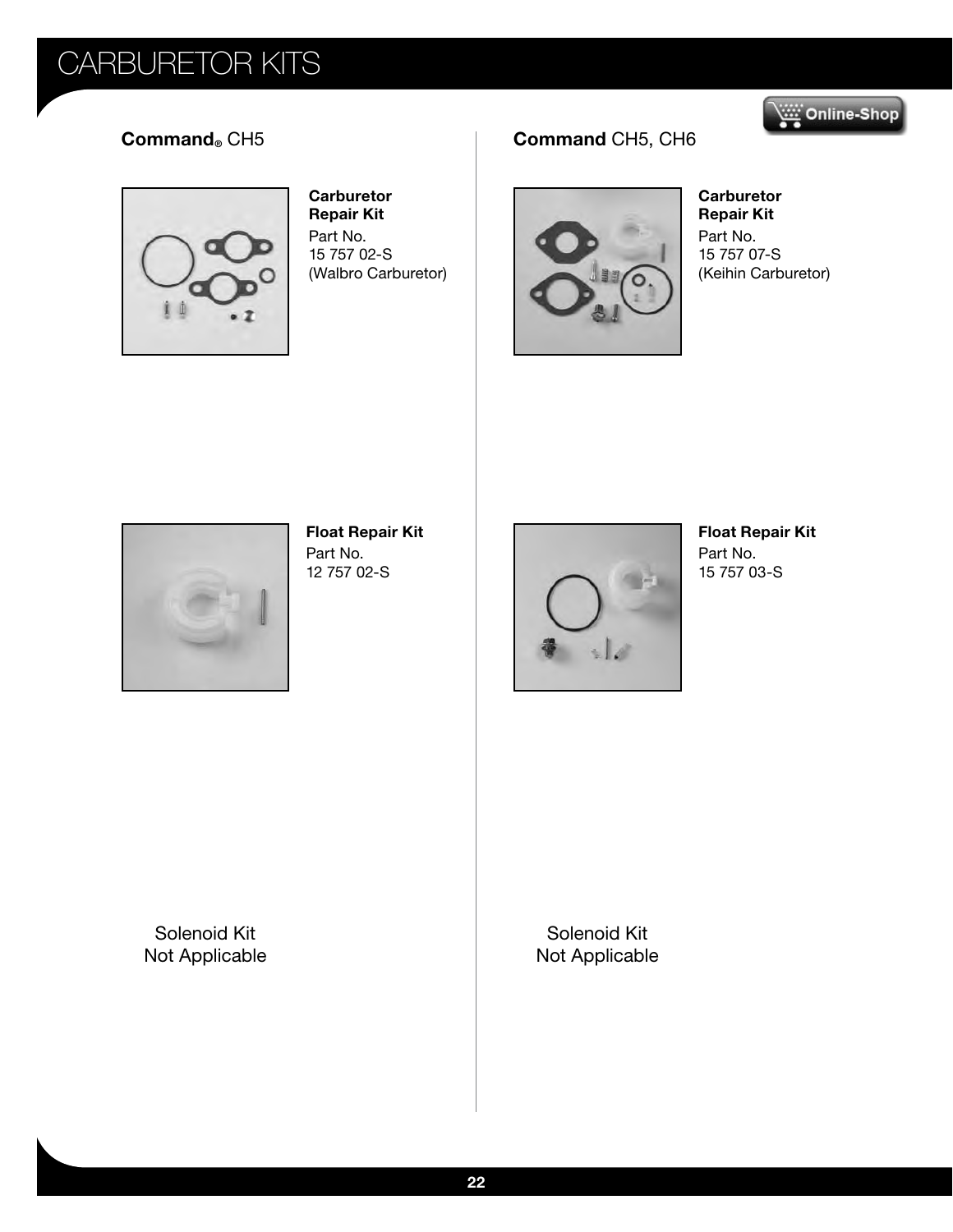#### **Command®** CH18-CH25, CH620-CH740 **Aegis®** LH630-LH755



#### **Carburetor Repair Kit**  Part No. 24 757 03-S (Keihin Carburetor)

#### **Command** CV17-CV22 (624 cc), CV25, CV620-CV670, CV724-CV740



### **Carburetor Repair Kit**

Part No. 24 757 18-S (Nikki Carburetor)



#### **Float Repair Kit**  Part No.

24 757 02-S

Float included in the carburetor repair kit



**Solenoid Repair Kit**  Part No. 24 757 01-S



**Solenoid Repair Kit**  Part No. 24 757 22-S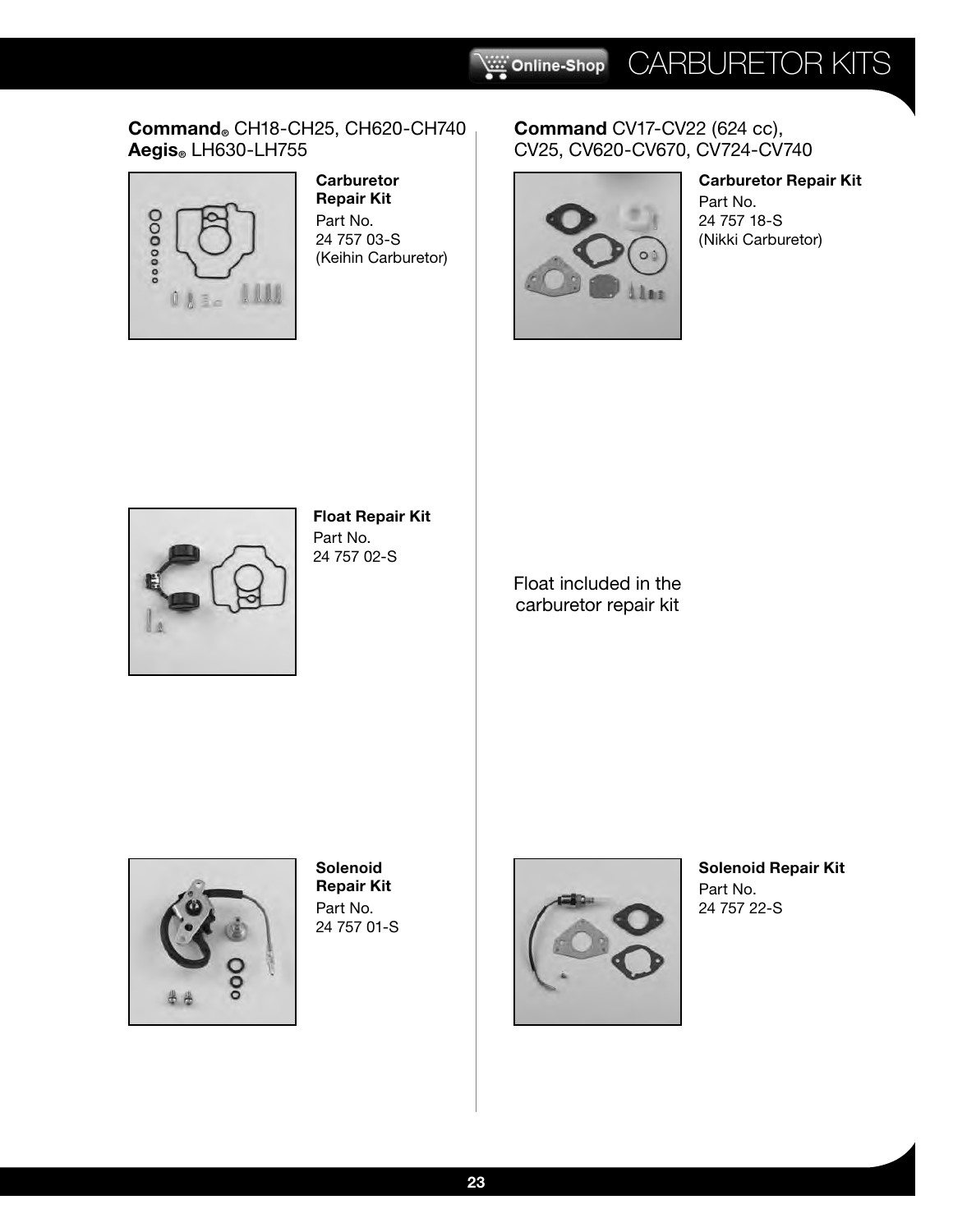

**Carburetor Repair Kit**  Part No. 24 757 18-S (Nikki Carburetor)

#### **Aegis**® LV625-LV680 **Command**® CV22 (674cc), CV23, CV675-CV680 **Courage®** SV710-SV740, SV810-SV840



**Carburetor Repair Kit**  Part No. 24 757 46-S (Keihin Carburetor)





**Float Repair Kit**  Part No. 24 757 44-S



**Solenoid Repair Kit**  Part No. 66 757 01-S



**Solenoid Repair Kit**  Part No. 24 757 45-S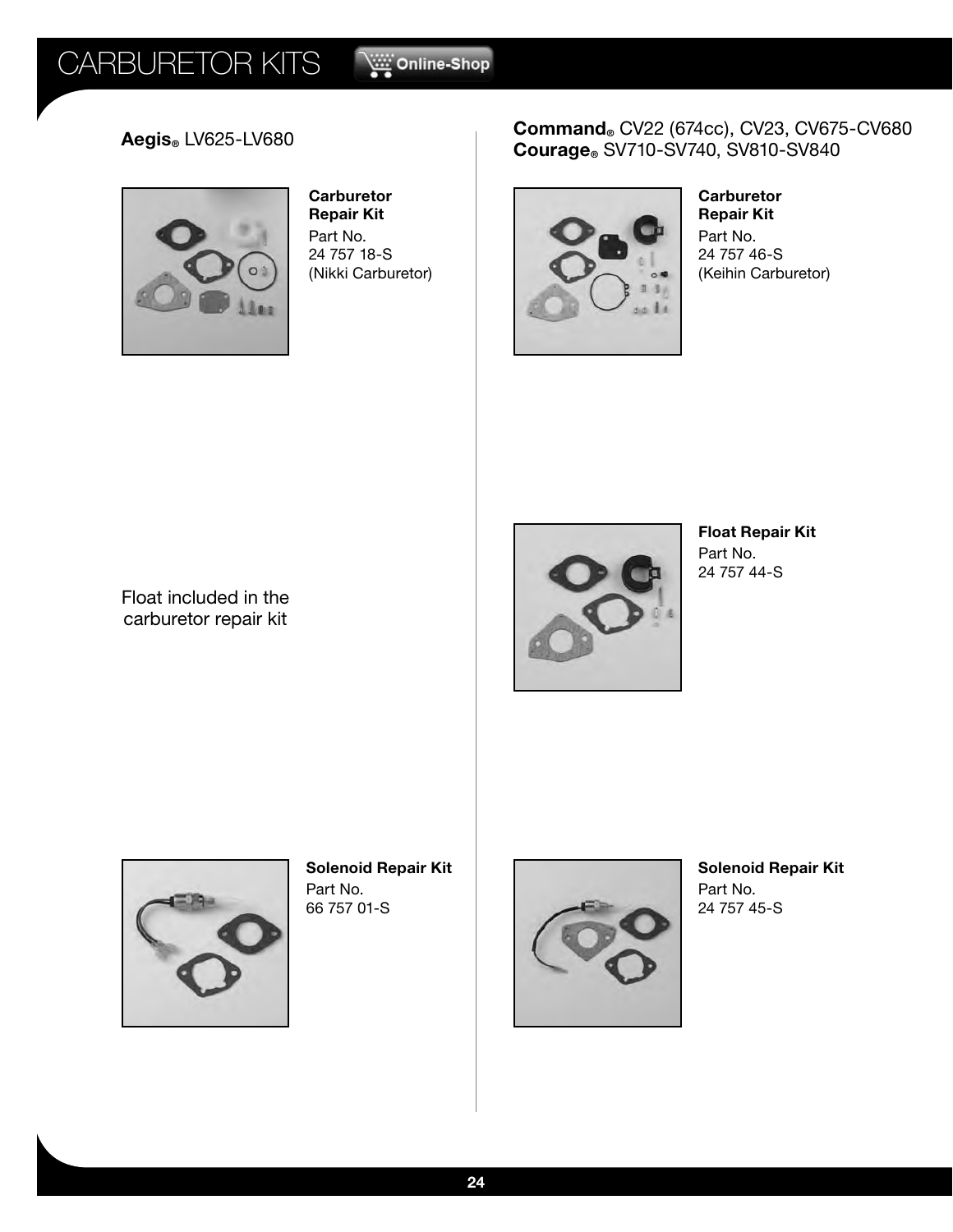#### **Command PRO®** CH750, CH940- CH1000, CV750, CV940-CV1000



**Carburetor Repair Kit**  Part No. 24 757 51-S (Keihin Carburetor)

**K-Series** K91-K321 **Magnum** M8-M14





**Carburetor Repair Kit**  Part No. 25 757 01-S (KOHLER® Carburetor)



**Float Repair Kit**  Part No. 24 757 49-S



**Float Repair Kit**  Part No. 25 757 03-S



**Solenoid Repair Kit**  Part No. 24 757 50-S

Solenoid Kit Not Applicable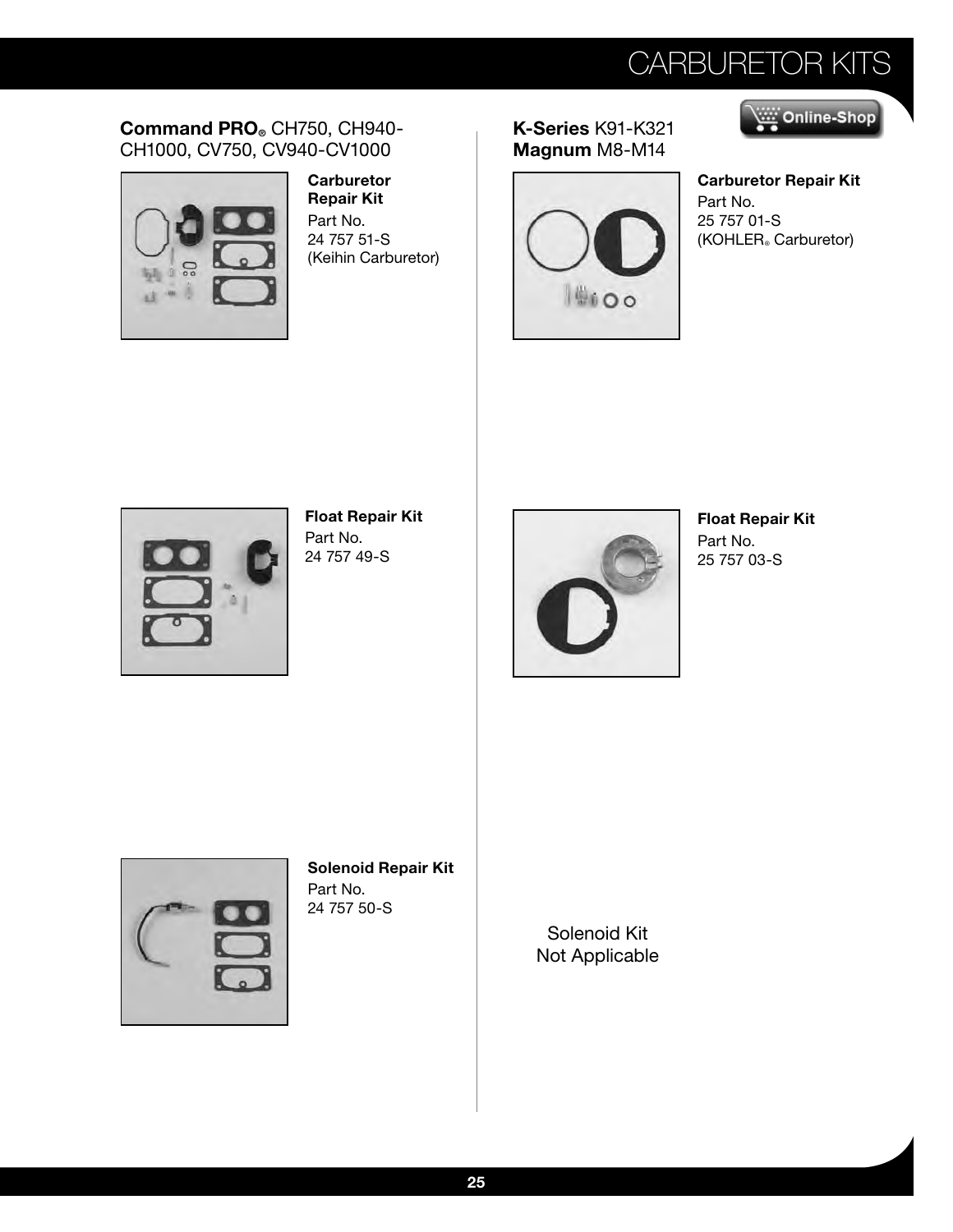**K-Series** K321-K582, KT17, KT19 **Magnum** M14-M20



**Carburetor Repair Kit**  Part No. 25 757 02-S (KOHLER® Carburetor)

**K-Series** K91-K341, KT17, KT1[9](http://shop.alitec.at) **Magnum** M8-M20, MV16-MV20



**Carburetor Repair Kit** 

Online-Shop

Part No. 25 757 11-S (Walbro Carburetor)



**Float Repair Kit**  Part No. 25 757 03-S



**Float Repair Kit**  Part No. 25 757 09-S



**Solenoid Repair Kit**  Part No. 25 755 05-S



**Solenoid Repair Kit**  Part No. 25 755 06-S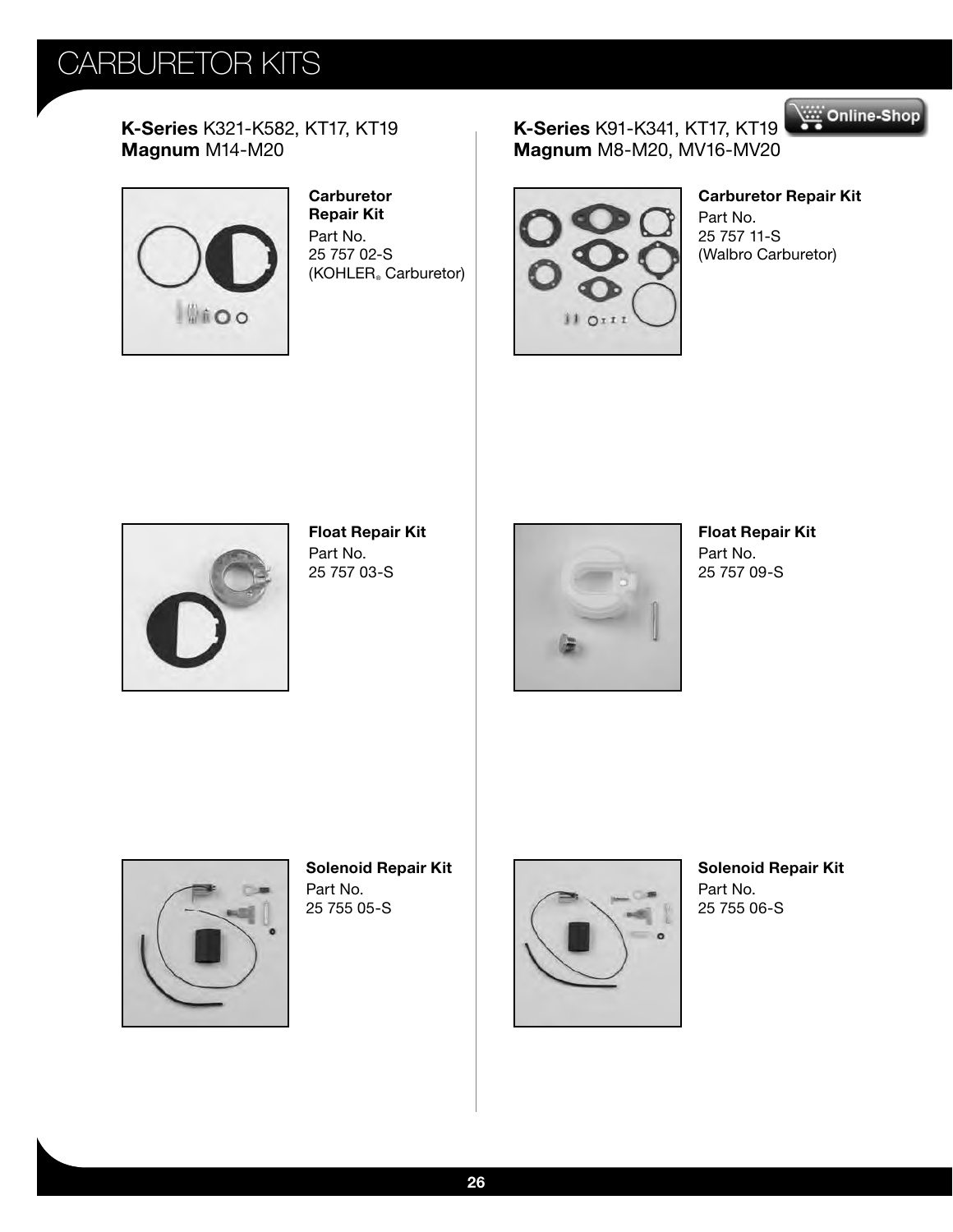#### **Triad® OHC** TH16, TH18, TH520, TH575





#### **Carburetor Repair Kit**

Part No. 28 757 05-S (Nikki Carburetor)



#### **Float Repair Kit**  Part No. 28 757 06-S



**Solenoid Repair Kit**  Part No. 28 757 07-S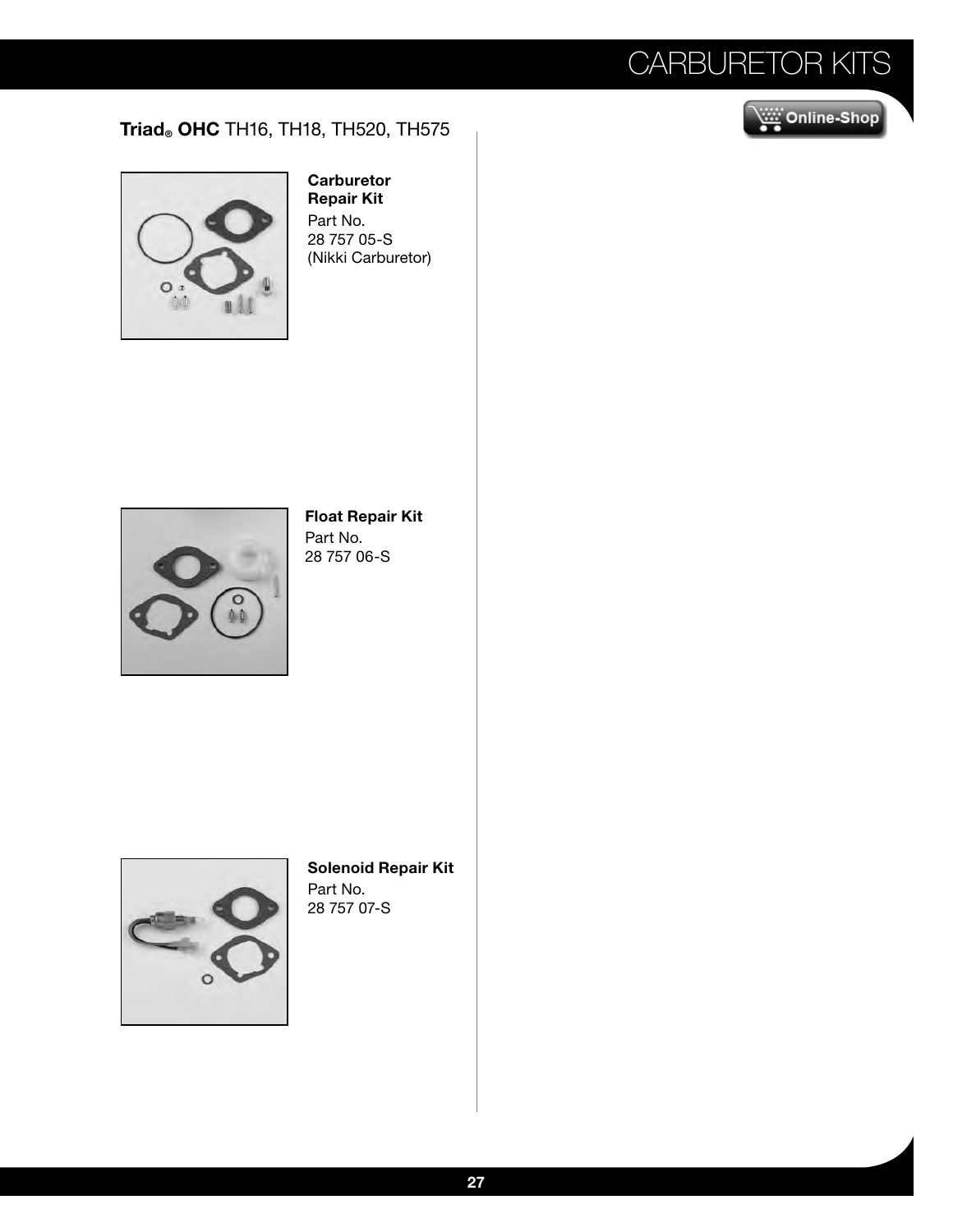

**Carburetor Repair Kit**  Part No. 63 757 04-S (Mikuni Carburetor)

#### **Command PRO®** CS4[,](http://shop.alitec.at) CS6 **COMMAND COMMAND CONS** (250 cc), CS10-CS12.75 (600 Series)



#### **Carburetor Repair Kit**

Online-Shop

Part No. 63 757 10-S (Mikuni Carburetor)



**Float Repair Kit**  Part No. 63 757 05-S



#### **Float Repair Kit**  Part No. 63 757 08-S

Solenoid Kit Not Applicable

Solenoid Kit Not Applicable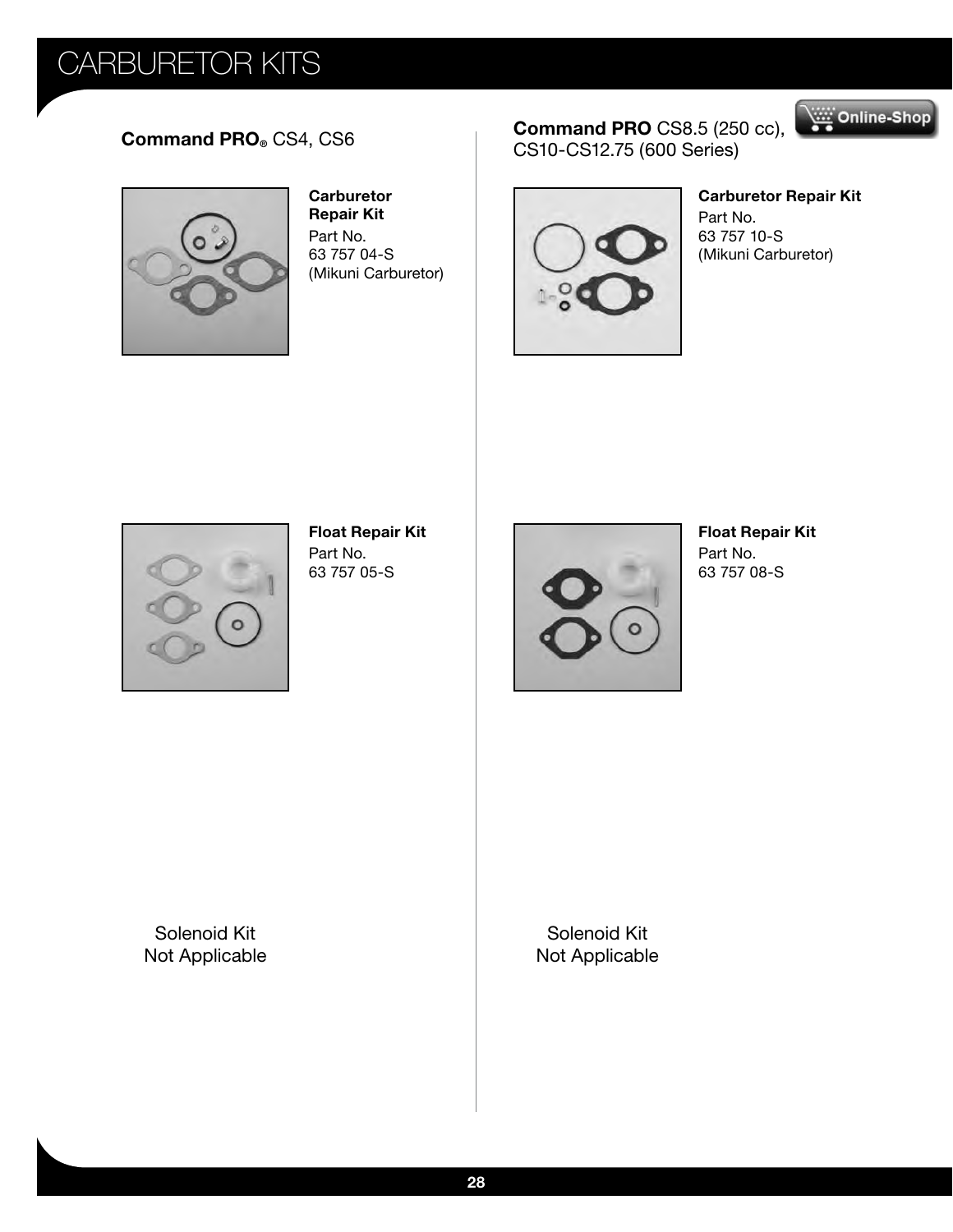### Online-Shop

**Command PRO®** CS8.5 (300cc), CS10, CS12 (500 Series)



#### **Carburetor Repair Kit**

Part No. 63 757 01-S (Mikuni Carburetor)



#### **Float Repair Kit**  Part No. 63 757 02-S

Solenoid Kit Not Applicable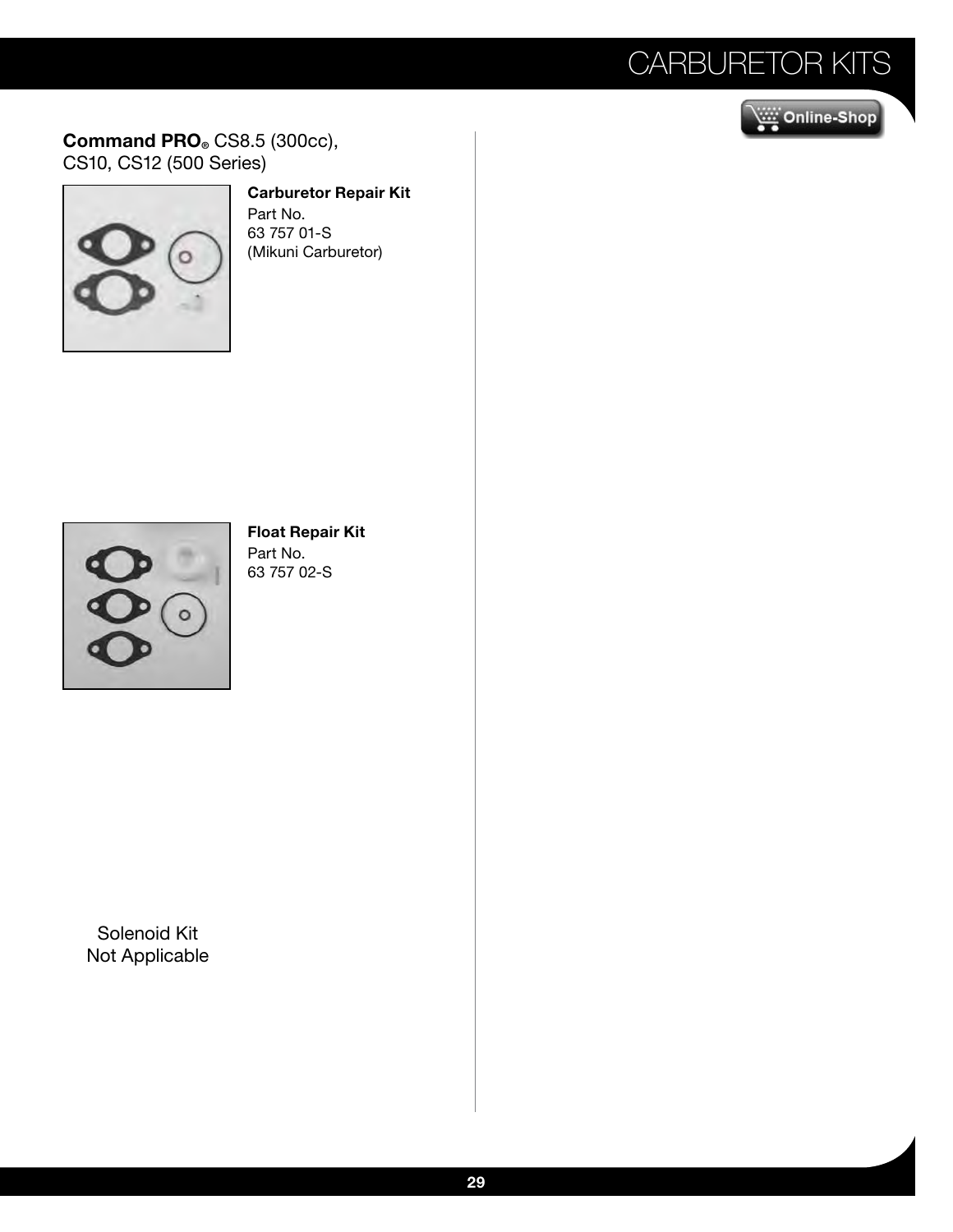## IGNITION – Spark Plugs



#### **All Command® All Courage**®



**Spark Plug** Part No.: 12 132 02-S



**Spark Plug** Part No.: 41 132 02-S

#### **Command PRO® CH940-CH1000, CV940-CV1000**



**Spark Plug** Part No.: 62 132 04-S

#### **K-Series K241-K361, K532-K582 Magnum M10-M16**



**Spark Plug** Part No.: 25 132 10-S

#### **Magnum M8 K-Series K91-K181**



**Spark Plug** Part No.: 41 132 06-S

#### **Command PRO CS4-CS12.75 Aegis LH630-LH775, LV625-LV680**



**Spark Plug** Part No.: 66 132 01-S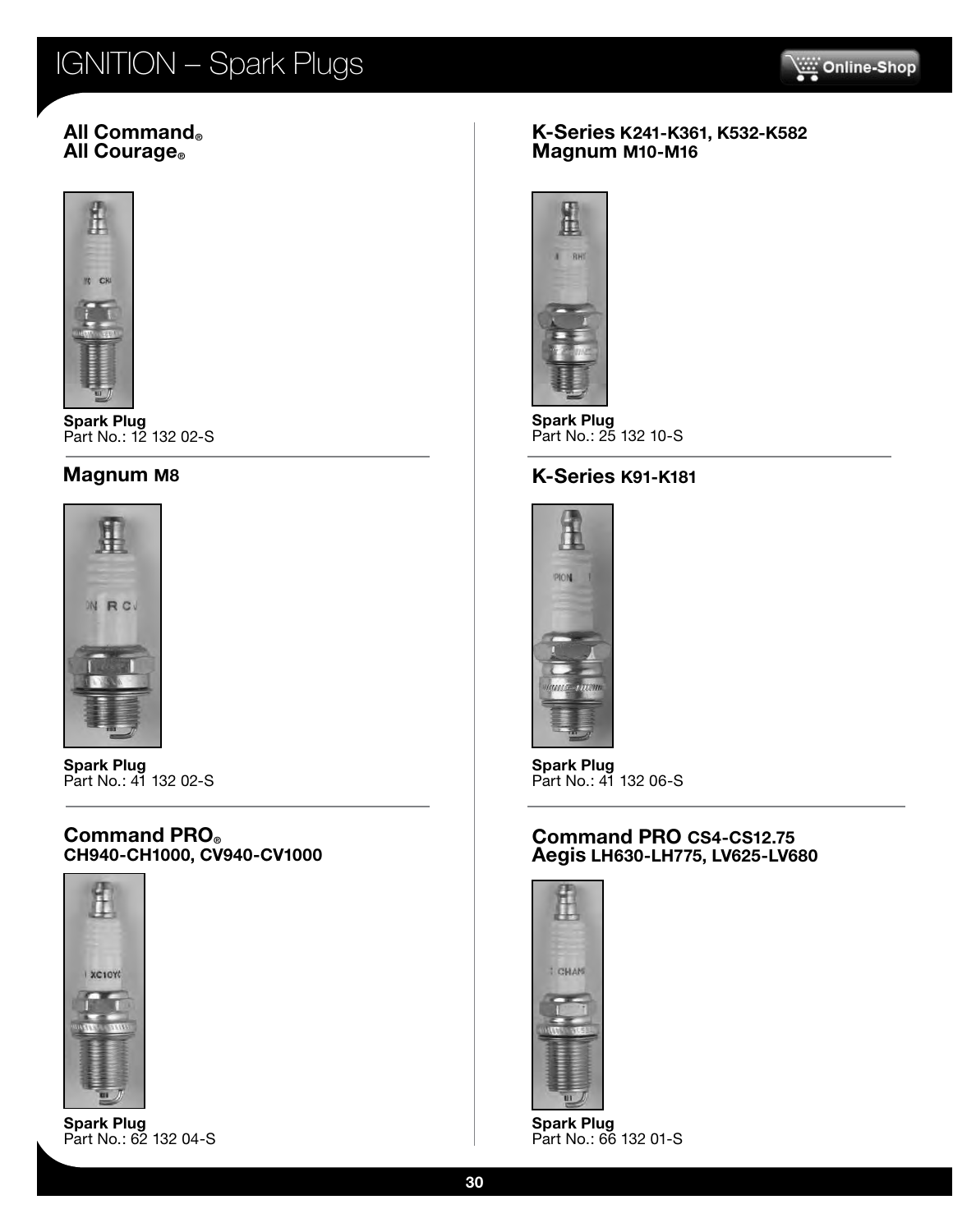## IGNITION – Spark Plugs

**Command PRO® (excluding CH/CV940-1000, CS4-S12.75, Aegis LH630-LH775, LV625-LV680) All Courage PRO**



**High-Performance Spark Plug** Part No.: 25 132 12-S

#### **K-Series KT17, KT19 Magnum M18-M20, MV16-MV20**



**Spark Plug** Part No.: 52 132 02-S

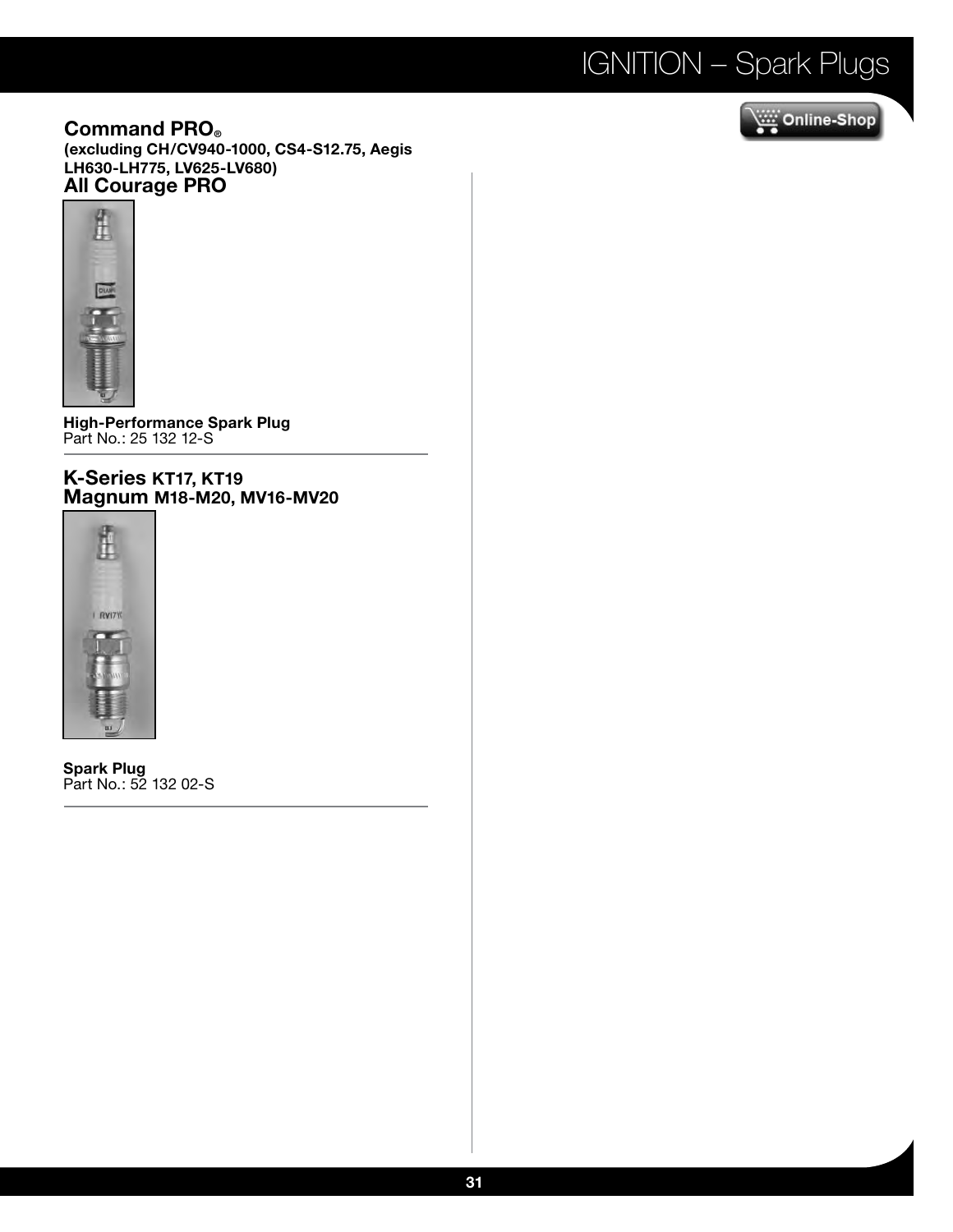## IGNITION – Breaker Ignition

### Online-Shop

#### **K-Series** K91



**Ignition Coil (Magneto)**  Part No. 220435-S

#### **K-Series** K161-K341



**Ignition Coil (Magneto)**  Part No. 47 755 20-S (Walbro Carburetor)

#### **K-Series** K91-K361



**Ignition Coil (Battery)**  Part No. 41 519 21-S

#### **K-Series** K532-K582



**Ignition Coil (Battery)**  Part No. 277375-S

#### **K-Series** KT17, KT19



**Ignition Coil (Battery)**  Part No. 52 755 48-S

**K-Series** Single-Cylinder Models with Magneto Ignition Only



**Electronic Ignition Kit (Conversion)**  Part No. 25 757 10-S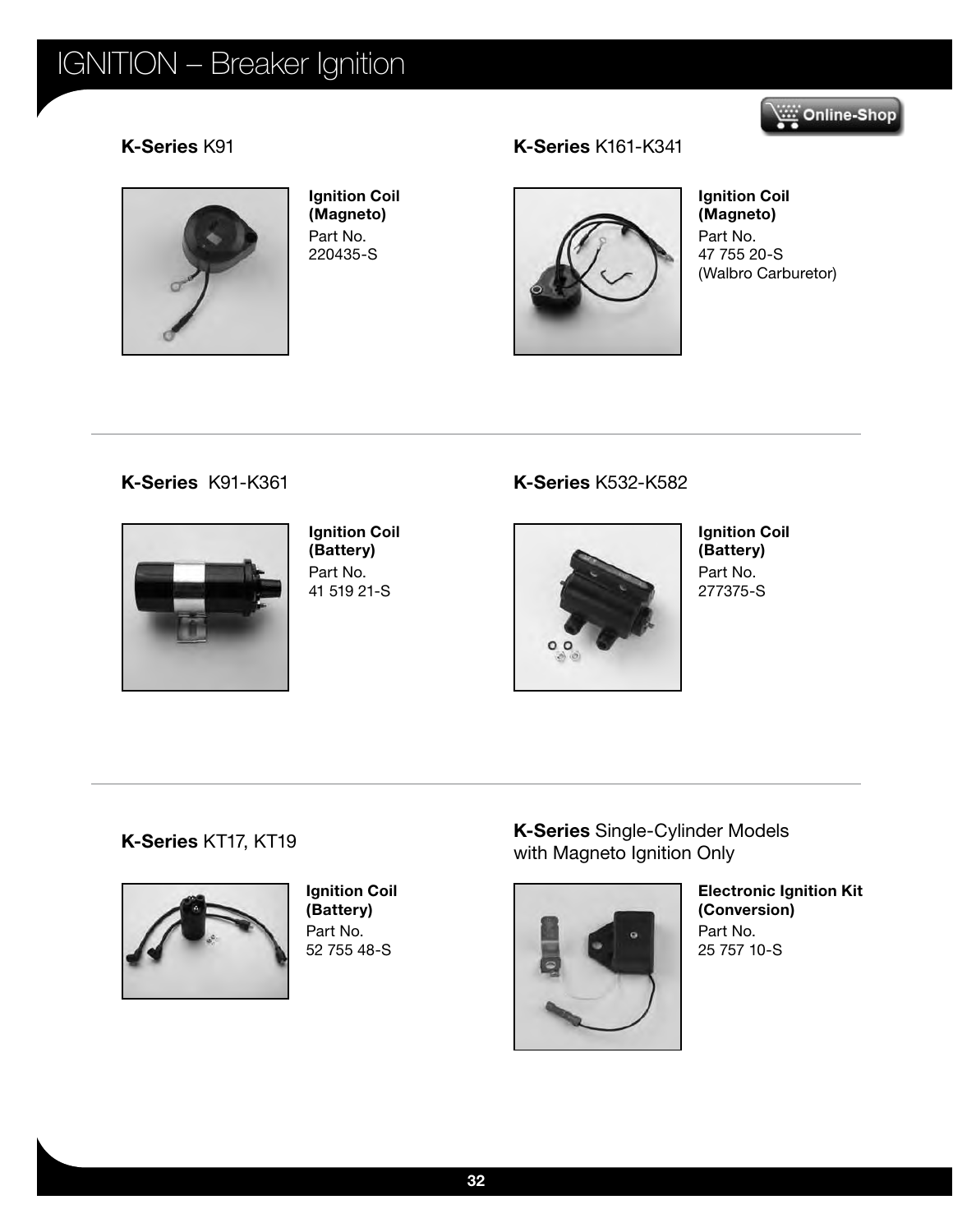## IGNITION – Breaker Ignition

### Online-Shop

#### **K-Series** K91 **K-Series** K161-K341



#### **Condenser**  Part No. 220434-S

**Condenser (Magneto Ignition)**  Part No. 47 147 01-S

#### **K-Series** K91-K361



**Condenser (Battery Ignition)**  Part No. 230722-S

### **K-Series** KT17, KT19



**Condenser**  Part No. 52 755 13-S

#### **K-Series** K91-K361, KT17, KT19



**Breaker Points**  Part No. 47 150 03-S

#### **K-Series** K532, K582



**Breaker Points (Socket-Head Capscrew Adjuster)**  Part No. 48 150 03-S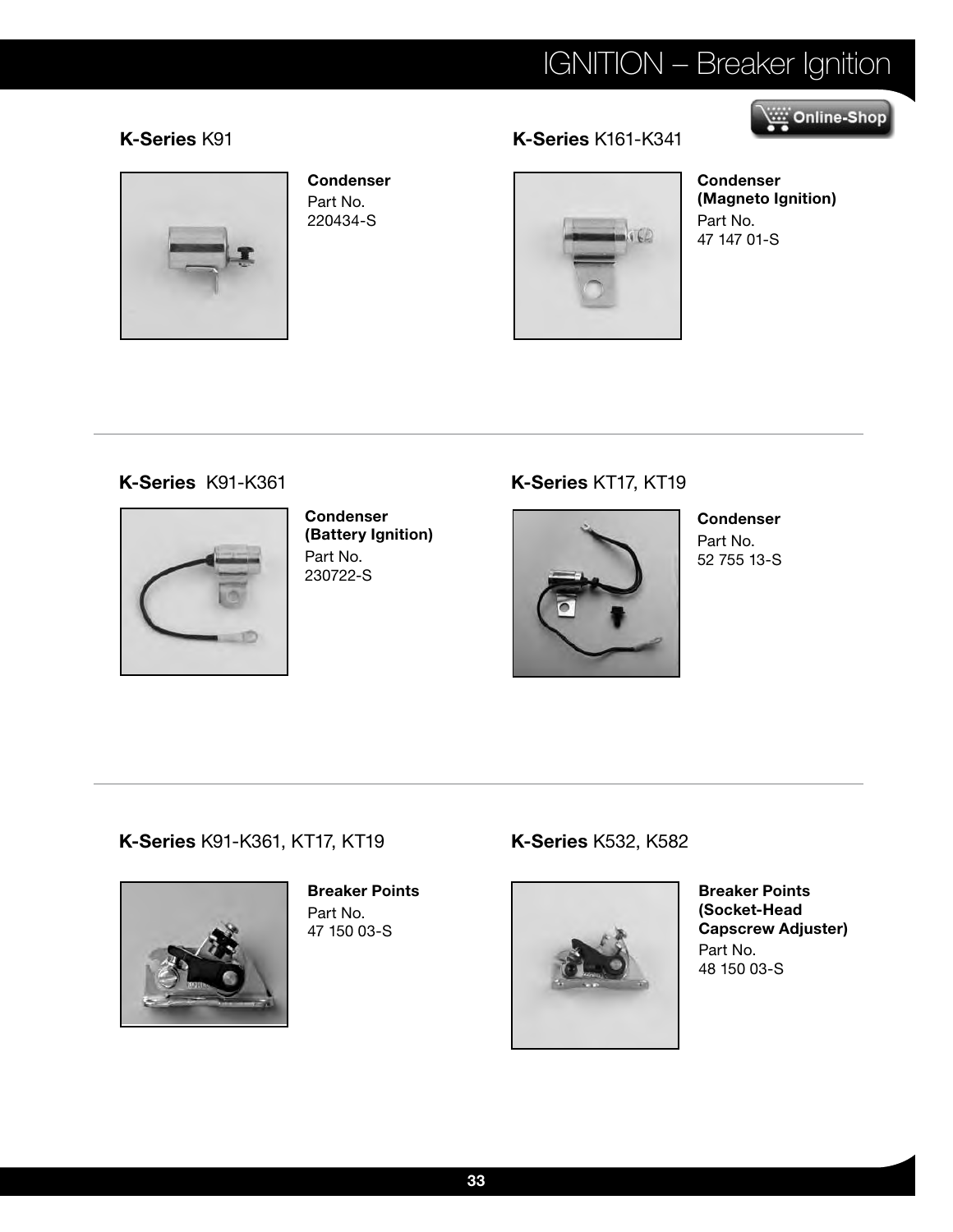**Command®** CH11-CH15, CH410- CH450, CV11-CV15, CV430-CV493



**Ignition Module (Electric Start Models)**  Part No. 12 584 04-S

#### **Command** CH11-CH15, CH410-CH450, CV11-CV15, CV430-CV493



**Ignition Module (Retractable Start Models)**  Part No. 12 584 05-S

### **Command** CH16, CV16



**Speed Advance Module**  Part No. 12 584 12-S

### **Command** CH16, CV16



**Ignition Module**  Part No. 12 584 17-S

**Courage®** XT-7



**Ignition Module (Used with Cast Iron Flywheel)** Part No. 14 584 04-S

#### **Courage** XT-7



**Ignition Module (Used with Aluminum Flywheel)**  Part No. 14 584 05-S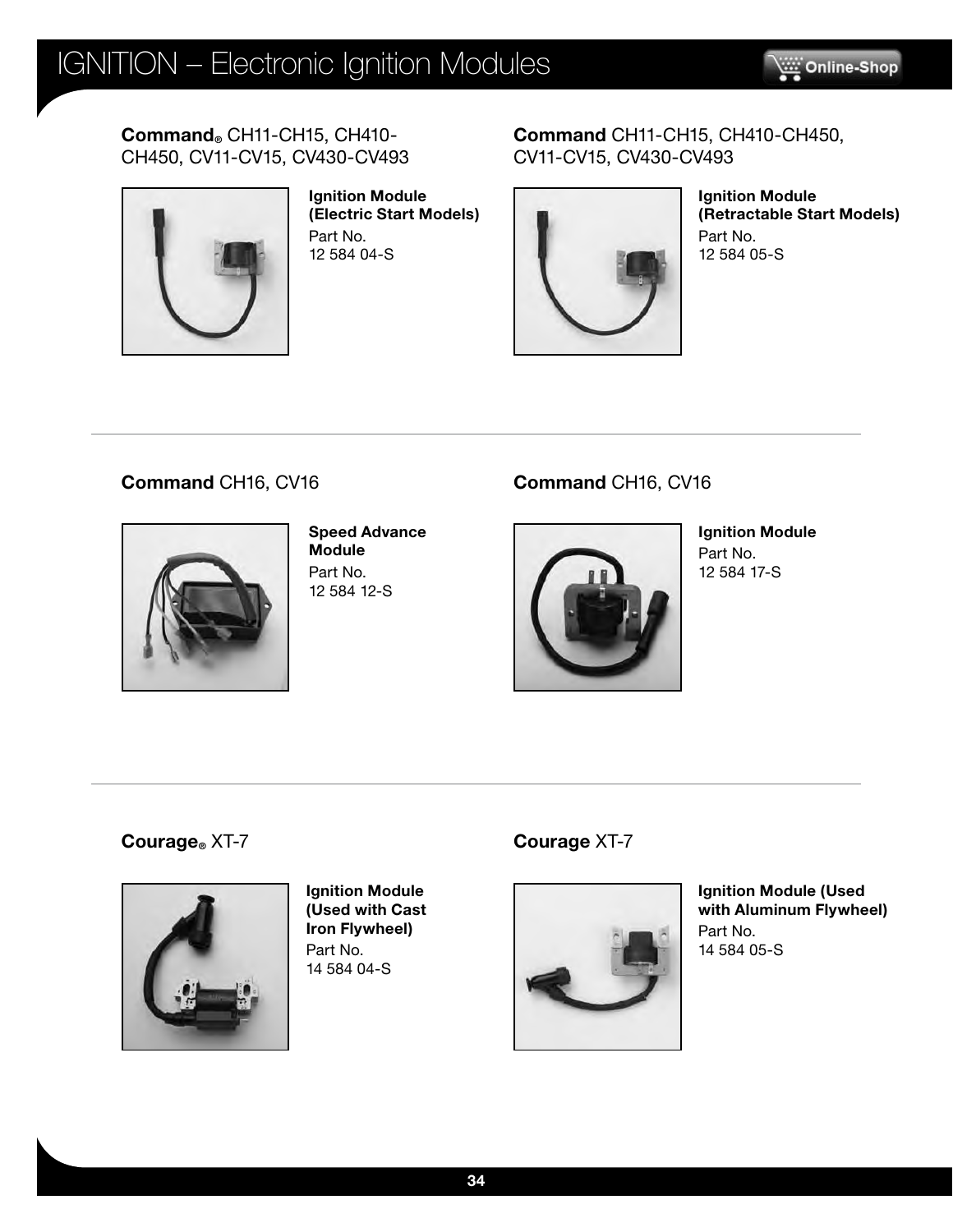### IGNITION – Electronic Ignition Modules

### Online-Shop



**Ignition Module**  Part No. 15 584 01-S

### **Command®** CH5 **Command PRO®** CH6



**Ignition Module**  Part No. 15 584 07-S

#### **Courage®** SV470-SV620



**Ignition Module**  Part No. 20 584 03-S

### **Command** EFI CH26, CH735, CH745, CV26, CV735, CV745

**Aegis®** LH775

**Ignition Coil**  Part No. 24 519 02-S

**Command** CH22 (624 cc), CH25, CH740, CH750, CV22 (624 cc), CV25,



CV740, CV750 **Courage** 

SV735, SV740

**Ignition Module**  Part No. 24 584 36-S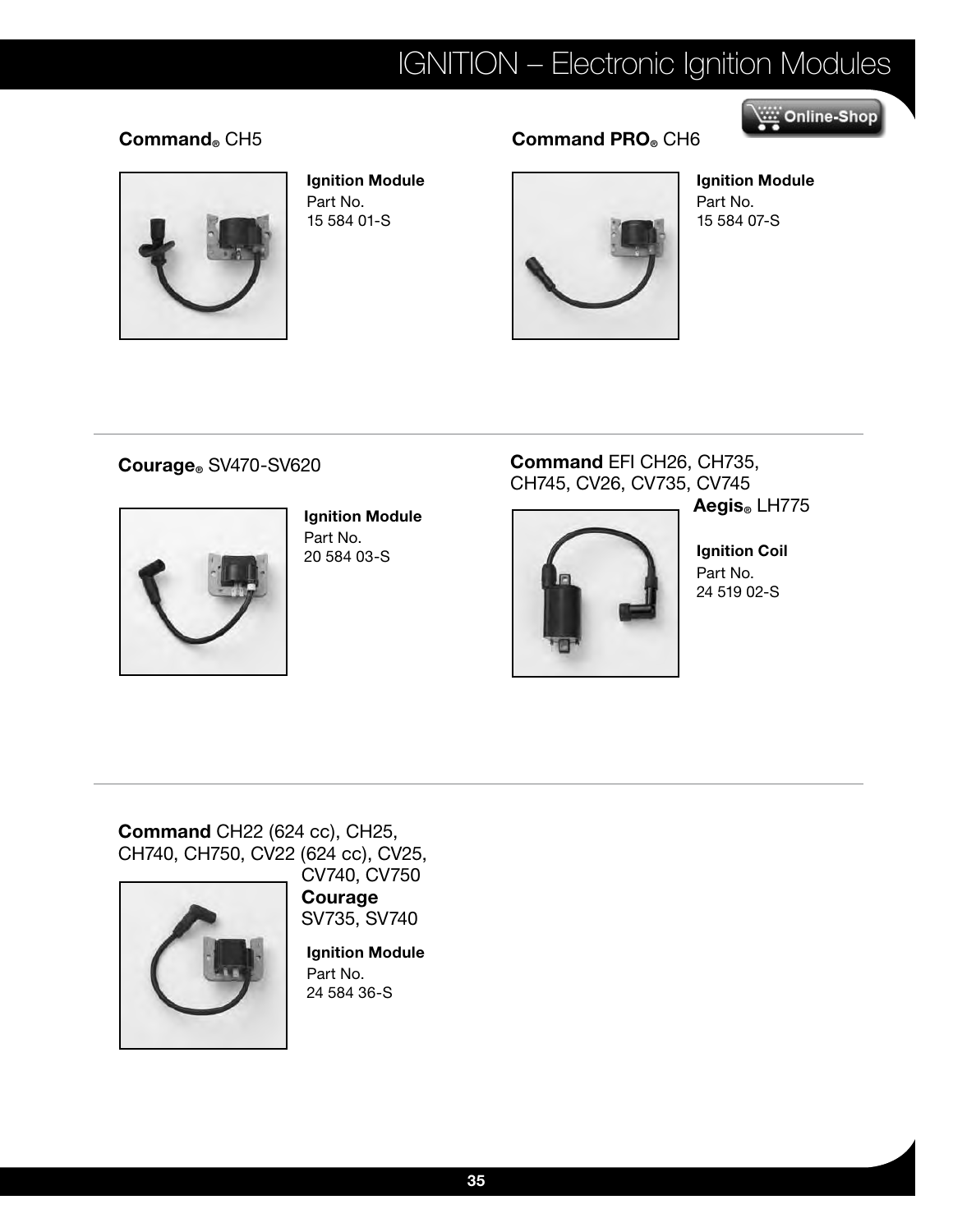**Command®** CH22 (624 cc), CH25, CV22 (624 cc), CV25



**Speed Advance Module (Power & Ground Spade Terminal Leads)**  Part No. 24 584 09-S

### **Command** CH18, CH20, CH22 (674cc), CH23, CH620-CH730, CV17-CV20, CV22 (674 cc),



CV23, CV620-CV730 **Courage** SV710-SV730, SV810-SV830

**Ignition Module**  Part No. 24 584 45-S

### **Command** CH750, CV750



**Speed Advance Module (Power & Ground Bullet Connector Leads)**  Part No. 24 584 38-S

### **Command** CH750, CV750



**Speed Advance Module (Power & Ground Spade Terminal Leads)** Part No. 24 584 39-S

**Command** CH740, CV740 **Courage®** SV735, SV740, SV840



**Spark Advance Ignition Module (DSAI)**  Part No. 24 584 52-S

### **Command** CH750, CV750



**Spark Advance Ignition Module (DSAI)**  Part No. 24 584 53-S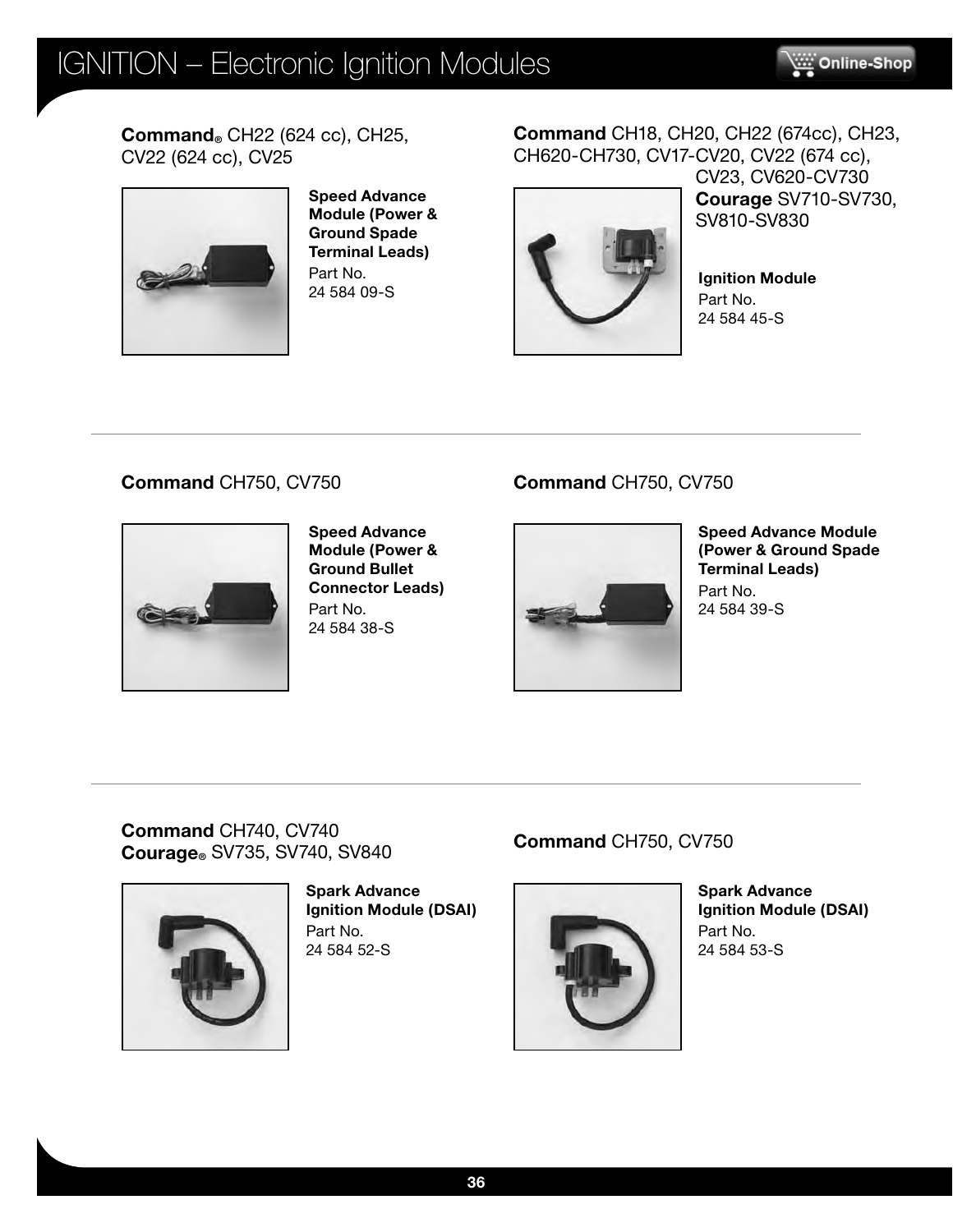## IGNITION – Electronic Ignition Modules

#### **Command PRO®** CH940-CH980, **Command PRO** CH940-CH960, **Command PRO** CV1000



**Ignition Module**  Part No. 62 584 04-S



**Spark Advance Ignition Module (DSAI)**  Part No. 62 584 11-S

Online-Shop بِيْنَيْنِ

#### **Command PRO** CH1000



**Spark Advance Ignition Module (DSAI)**  Part No. 62 584 07-S

#### **Command PRO** CS8.5 (300cc), CS10, CS12 (500 series)



**Ignition Module**  Part No. 63 755 02-S

**Command PRO** CS4, CS6 (9015xx and 9115xx specs)



**Ignition Module**  Part No. 63 755 06-S

**Command PRO** CS4, CS6 (9615xx and 9715xx specs)



**Ignition Module** Part No. 63 755 40-S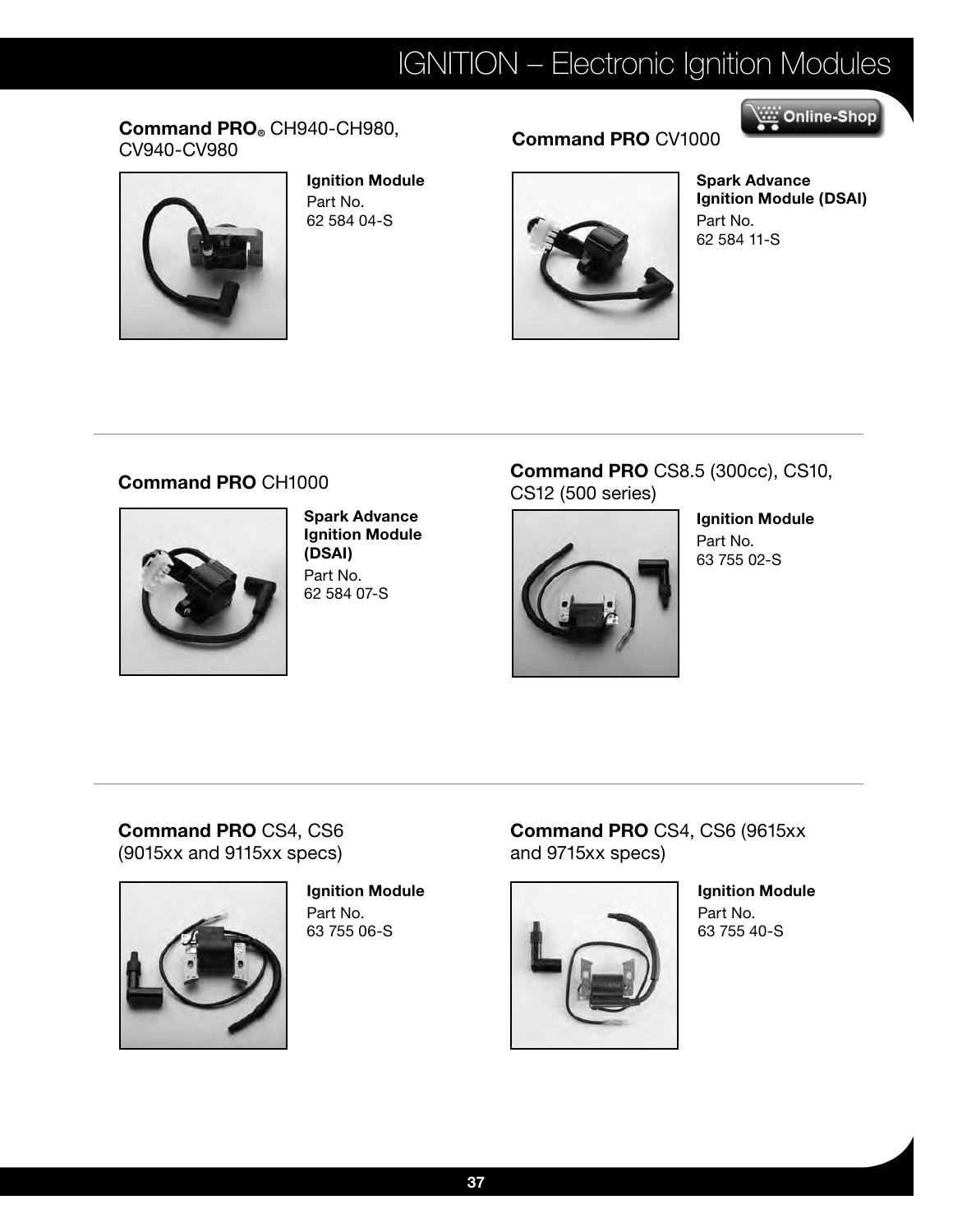#### **Command PRO®** CS8.5 (250 cc)



**Ignition Module**  Part No. 63 755 12-S

### **Command PRO** CS10-CS12.75 (600 series)



**Ignition Module**  Part No. 63 755 19-S

#### **Magnum** M8



**Ignition Module**  Part No. 41 584 03-S

#### **Magnum** M10-M16



**Ignition Module** Part No. 47 584 03-S

#### **Magnum** M18-M20, MV16-MV20



**Ignition Module**  Part No. 52 584 02-S

#### **Aegis®** LV625-LV680



**Ignition Module**  Part No. 66 584 04-S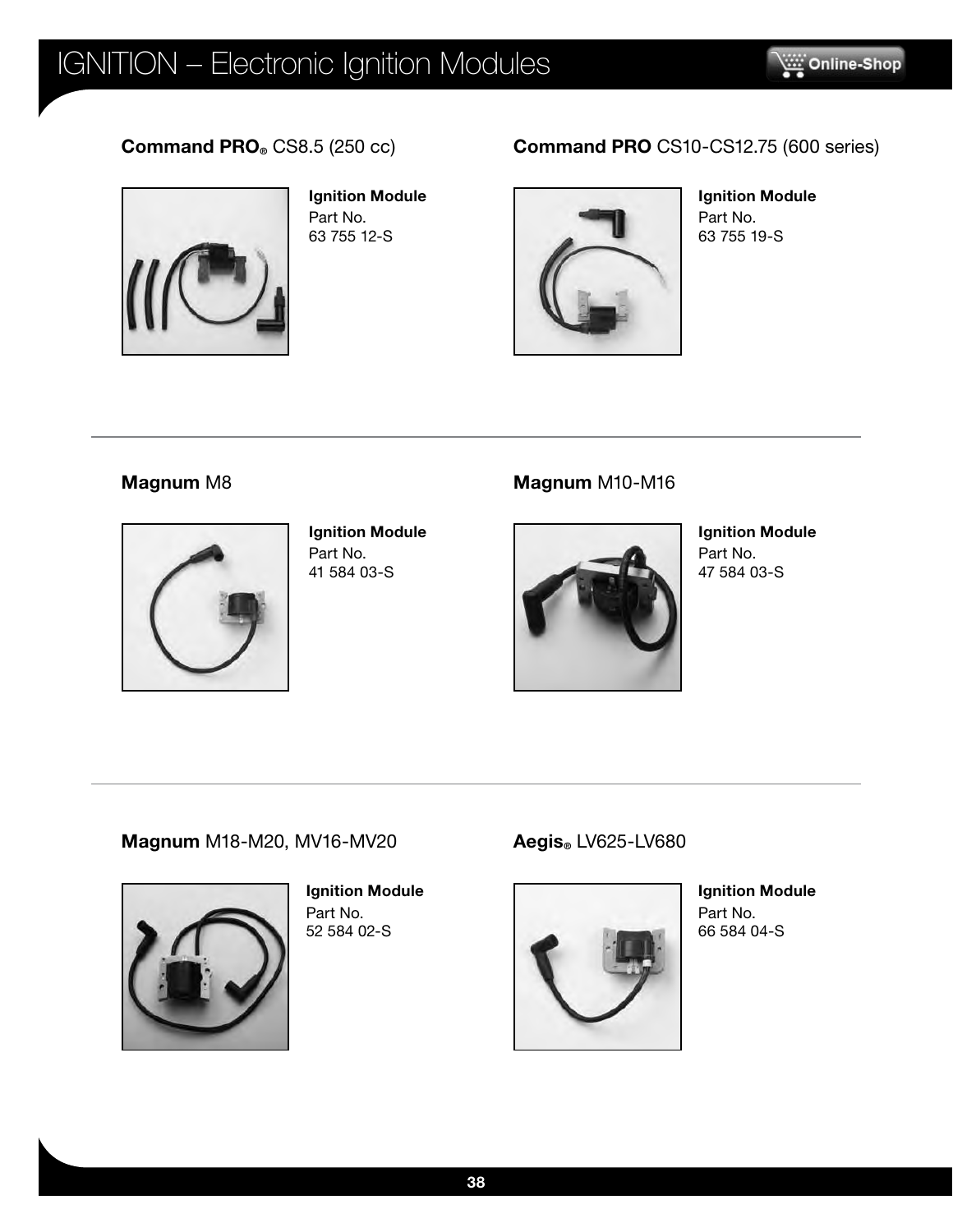## IGNITION – Electronic Ignition Modules

**Aegis®** LH630-LH755 **Triad® OHC** TH16, TH18, TH520, TH575



**Ignition Module (#1 cylinder)**  Part No. 66 584 09-S

#### Online-Shop **Aegis** LH630-LH755 **Triad OHC** TH16, TH18, T[H520, TH575](http://shop.alitec.at)



**Ignition Module (#2 Cylinder)**  Part No. 66 584 10-S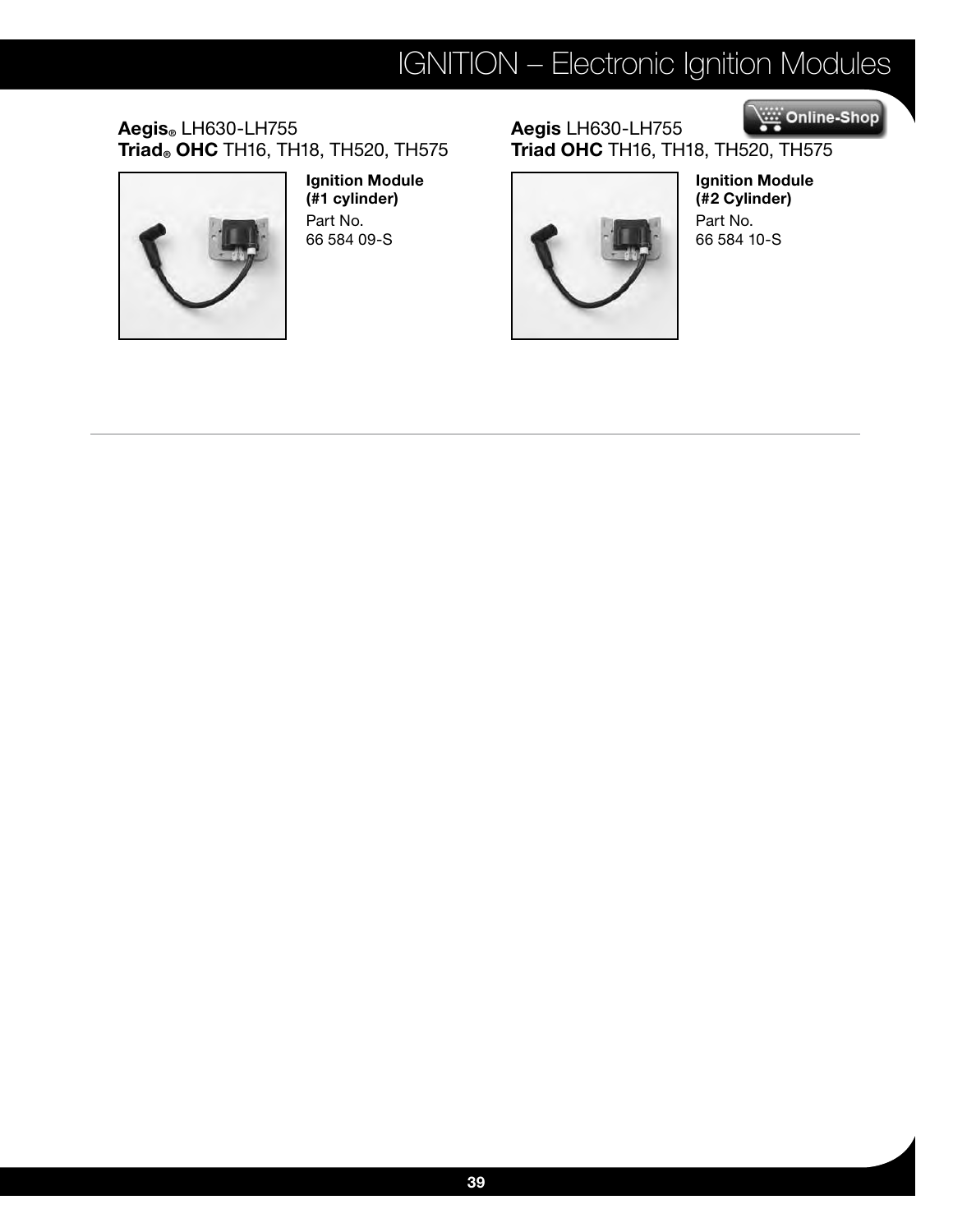### MAINTENANCE KITS

Ξ



**Maintenance Kit**  Part No. 12 789 01-S

### **Command®** CV11-CV16 **Command PRO®** CV11-CV16, CV430-CV493



**Maintenance Kit**  Part No. 12 789 02-S

#### **Courage®** SV470-SV620



**Maintenance Kit**  Part No. 20 789 01-S

#### **Command** CH18-CH25, CH620-CH740, CV17-CV23, CV670



**Maintenance Kit**  Part No. 24 789 01-S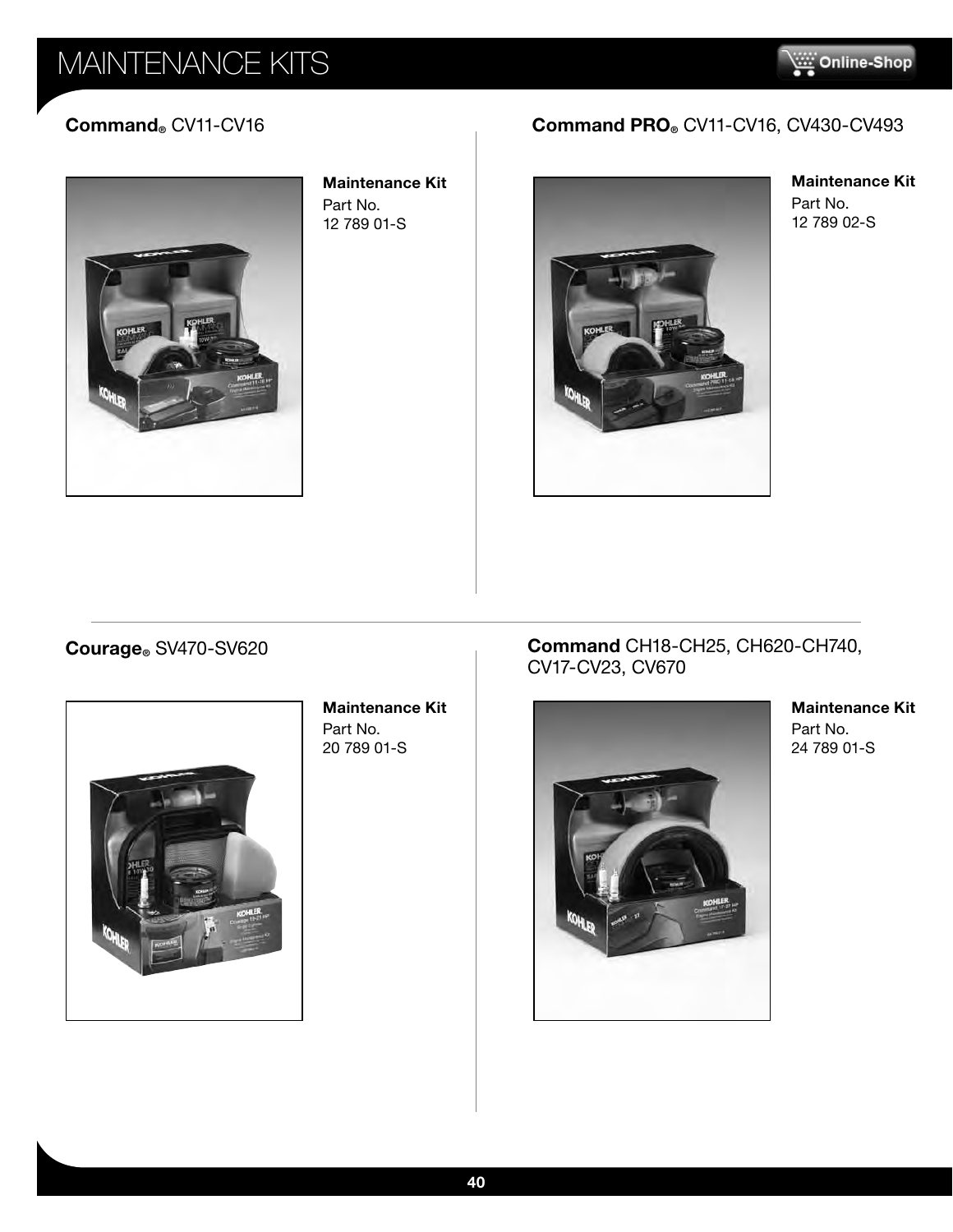#### **Command PRO®** CH18-CH25, CH620-CH740, **COMMANG PRO®** CHIG-CH25, CH620-CH740,<br>CH750, CV18-CV25, CV670-CV740 **COMMANG®** CV17-CV25, CV730-CV740



**Maintenance Kit**  Part No. 24 789 02-S



**Maintenance Kit**  Part No. 24 789 03-S

Wide-Area Walk Behind Engines

#### **Command** CH18-CH25, CH620-CH740, **Command** CH18-CH25, CH620-CH740,<br>CH750, CV18-CV25, CV670-CV740, CV750 **COUT Courage**® SV710-SV740



#### **Maintenance Kit**

Part No. 25 789 01-S

Heavy-Duty Air Cleaner Equipped Engines



**Maintenance Kit**  Part No. 32 789 01-S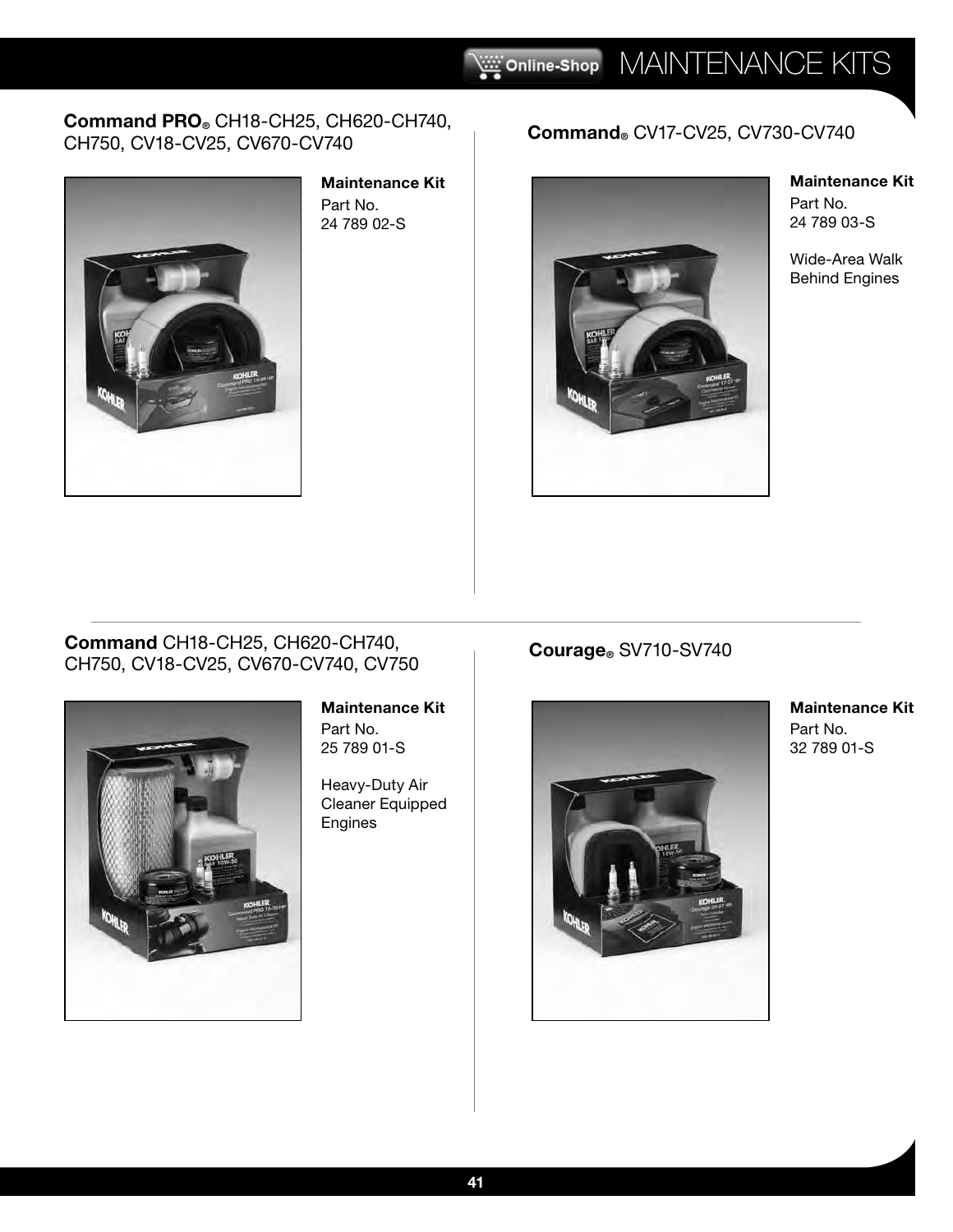### **ECTRIC STARTERS**



#### **Command®** CH11-CH15, CH410-CH450



**Electric Starter Bendix Drive 13-Tooth** Part No. 12 098 21-S

### **Command** CV11-CV15, CV430-CV493



**Electric Starter Bendix Drive 13-Tooth** Part No. 12 098 22-S

**Courage®** SV470-SV620



**Electric Starter Bendix Drive 14-Tooth** Part No. 20 098 05-S



**Command** CH18-CH23, CH620-CH640,

**Bendix Drive 10-Tooth** Part No. 25 098 07-S

#### **Command** CH13-CH26, CH410- CH1000, CV16-CV26, CV460-CV1000



**Aegis®** LH630- LH775, LV625- LV680

**Electric Starter Bendix Drive 10 Tooth** Part No. 25 098 09-S

**Triad® OHC** TH16, TH18, TH520, TH575



**Electric Starter Bendix Drive 10-Tooth** Part No. 28 755 30-S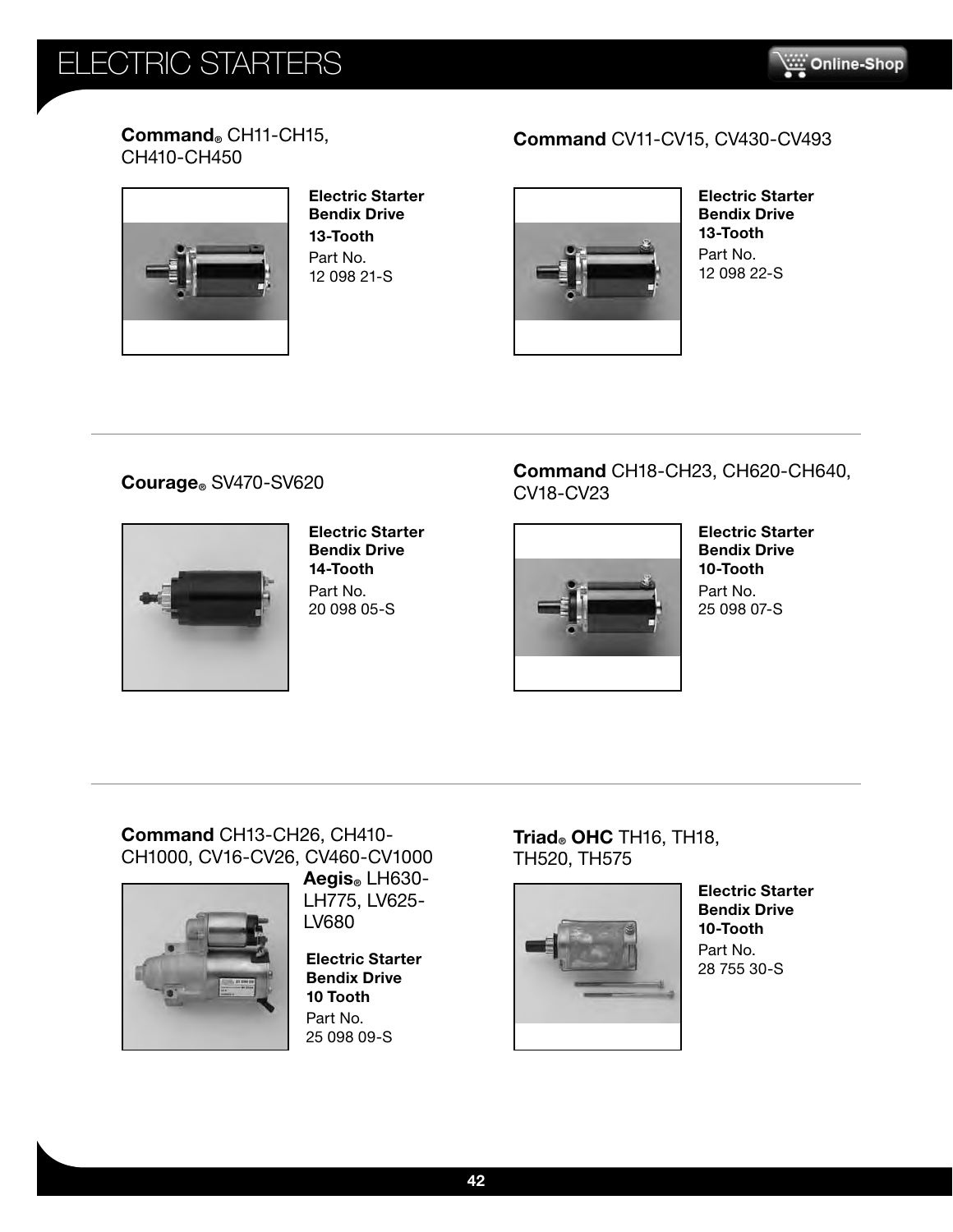## ELECTRIC STARTERS

Online-Shop

#### **Courage** SV710-SV740, SV810-SV840 **Magnum** M8-M16



**Electric Starter Bendix Drive 10-Tooth** Part No.: 32 098 01-S



**Electric Starter Bendix Drive 10-Tooth** Part No.: 41 098 06-S

#### **Command PRO** CH1000



**Electric Starter Bendix Drive 16-Tooth** Part No.: 41 098 08-S

#### **Command PRO** CS8.5 (300cc), CS10, CS12 (500 series)



**Electric Starter Bendix Drive 10-Tooth High-Mount Style** Part No.: 45 098 09-S

#### **Command PRO** CS4, CS6 (9015xx and 9115xx specs)



**Electric Starter Bendix Drive 10-Tooth Low-Mount Style** Part No.: 45 098 10-S

**Command PRO** CS4, CS6 (9615xx and 9715xx specs)



**Electric Starter Bendix Drive 9-Tooth** Part No.: 48 098 04-S